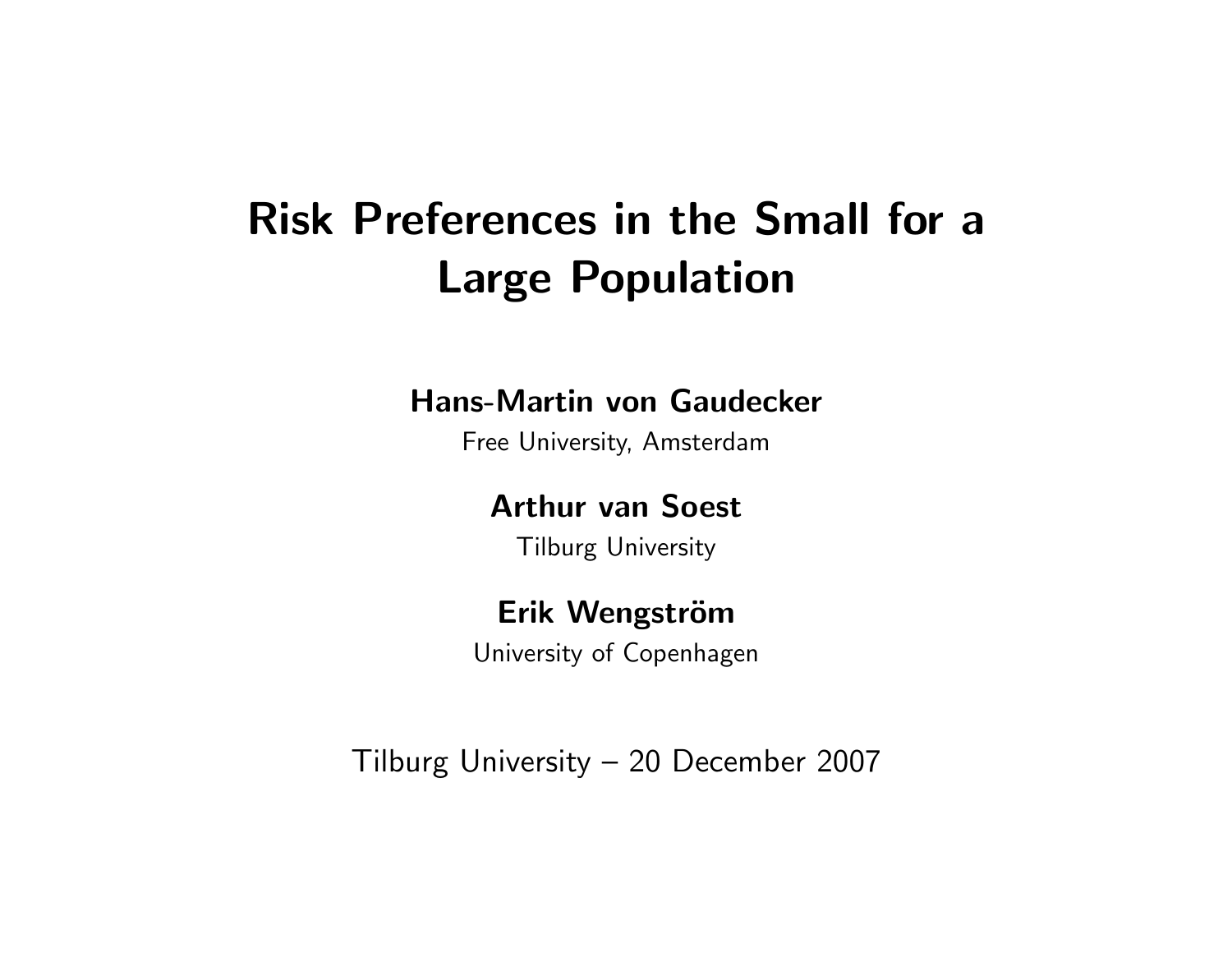# Main Questions

- What is the relative importance of
	- $\star$  risk aversion
	- $\star$  loss aversion
	- $\star$  preferences for the timing of uncertainty resolution
	- $\star$  error-proneness

for behaviour in risky choice experiments?

- How important is heterogeneity in these parameters?
- How much of the heterogeneity can be attributed to observable variables?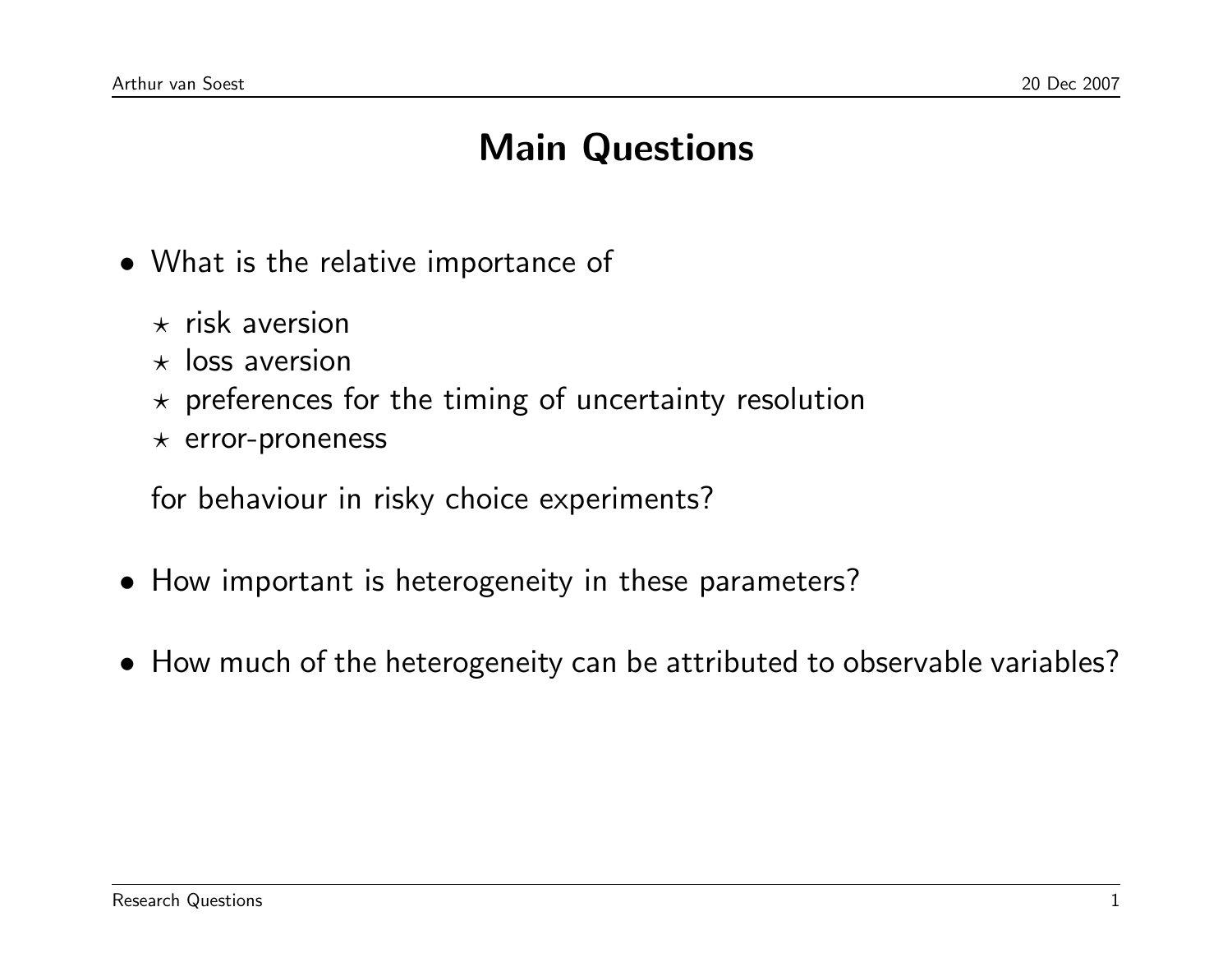# **Outline**

- Experimental setup and descriptives.
- A model of choice under risk.
- Econometric specification.
- Results.
- Summary & Conclusions.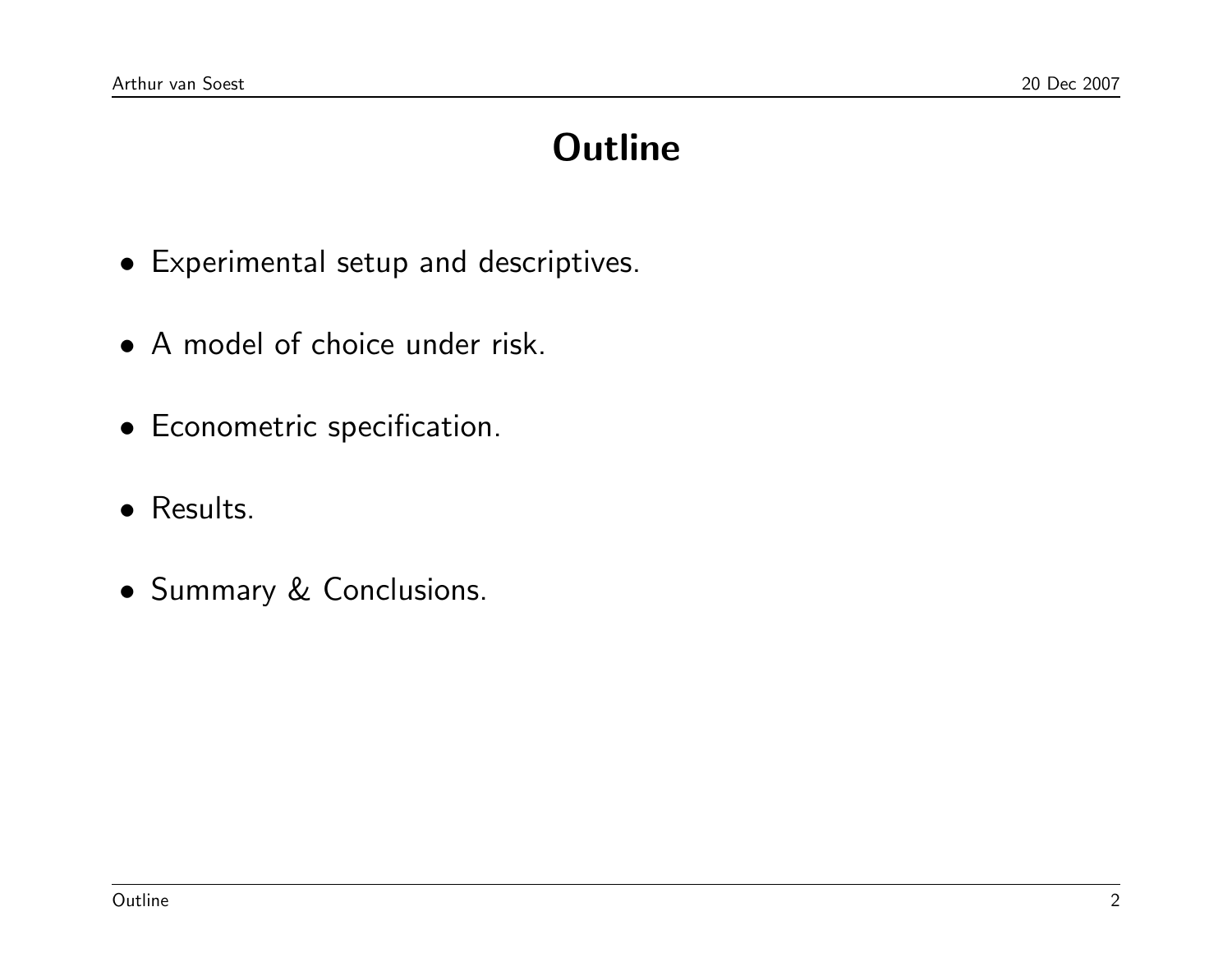### Experimental Setup

- Subject pool: CentERpanel and Laboratory.
- Standard Multiple Price List Design.
- Modify it somewhat to lower cognitive load.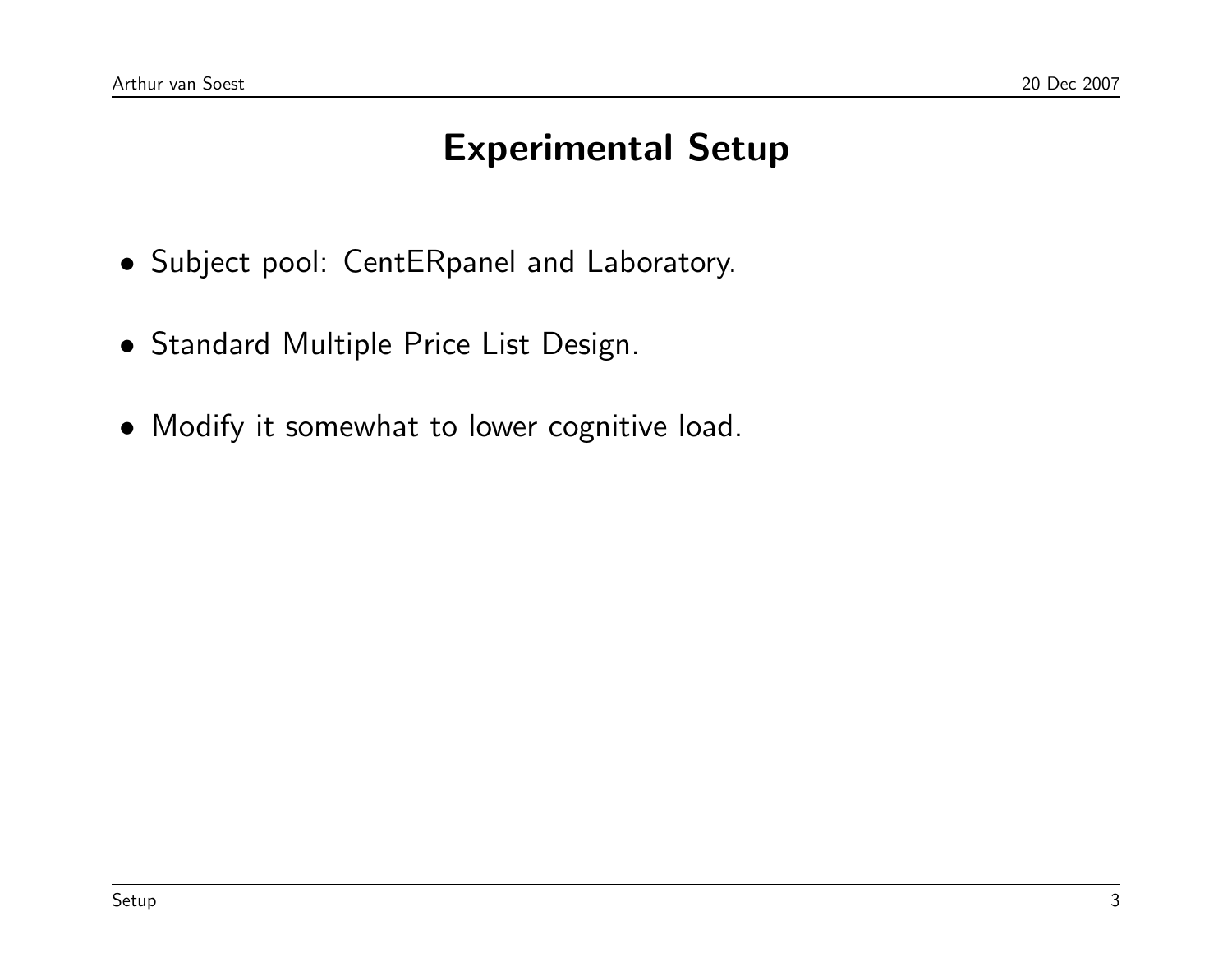#### Screenshot of Lottery 5, First Screen

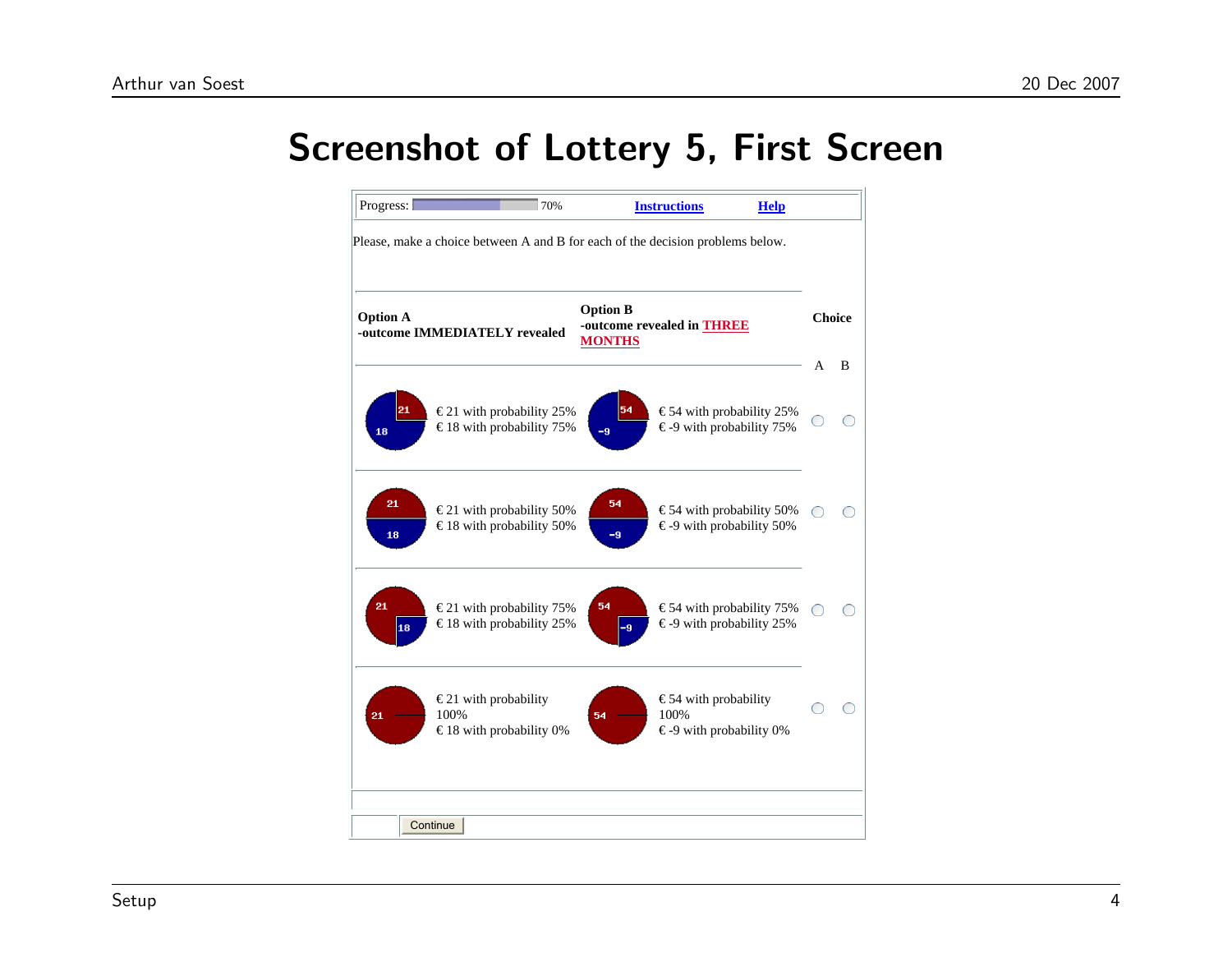#### Payoffs from the Seven Lotteries

| Payoff         | <b>Uncertainty</b>   | Payoff | Payoff  | <b>Uncertainty</b>   | Payoff         | Payoff  |
|----------------|----------------------|--------|---------|----------------------|----------------|---------|
| Configuration  | <b>Resolution, A</b> | Low, A | High, A | <b>Resolution, B</b> | Low, B         | High, B |
|                |                      |        |         |                      |                |         |
|                | early                | 27     | 33      | early                | $\overline{0}$ | 69      |
| $\overline{2}$ | early                | 39     | 48      | early                | 9              | 87      |
| 3              | early                | 12     | 15      | early                | $-15$          | 48      |
| $\overline{4}$ | early                | 33     | 36      | late                 | 6              | 69      |
| 5              | early                | 18     | 21      | late                 | $-9$           | 54      |
| 6              | early                | 24     | 27      | early                | $-3$           | 60      |
|                | late                 | 15     | 18      | late                 | $-12$          | 51      |

Note: These values were shown in the high incentive and hypothetical treatments. For the low incentive treatment they were divided by three. The order was randomised.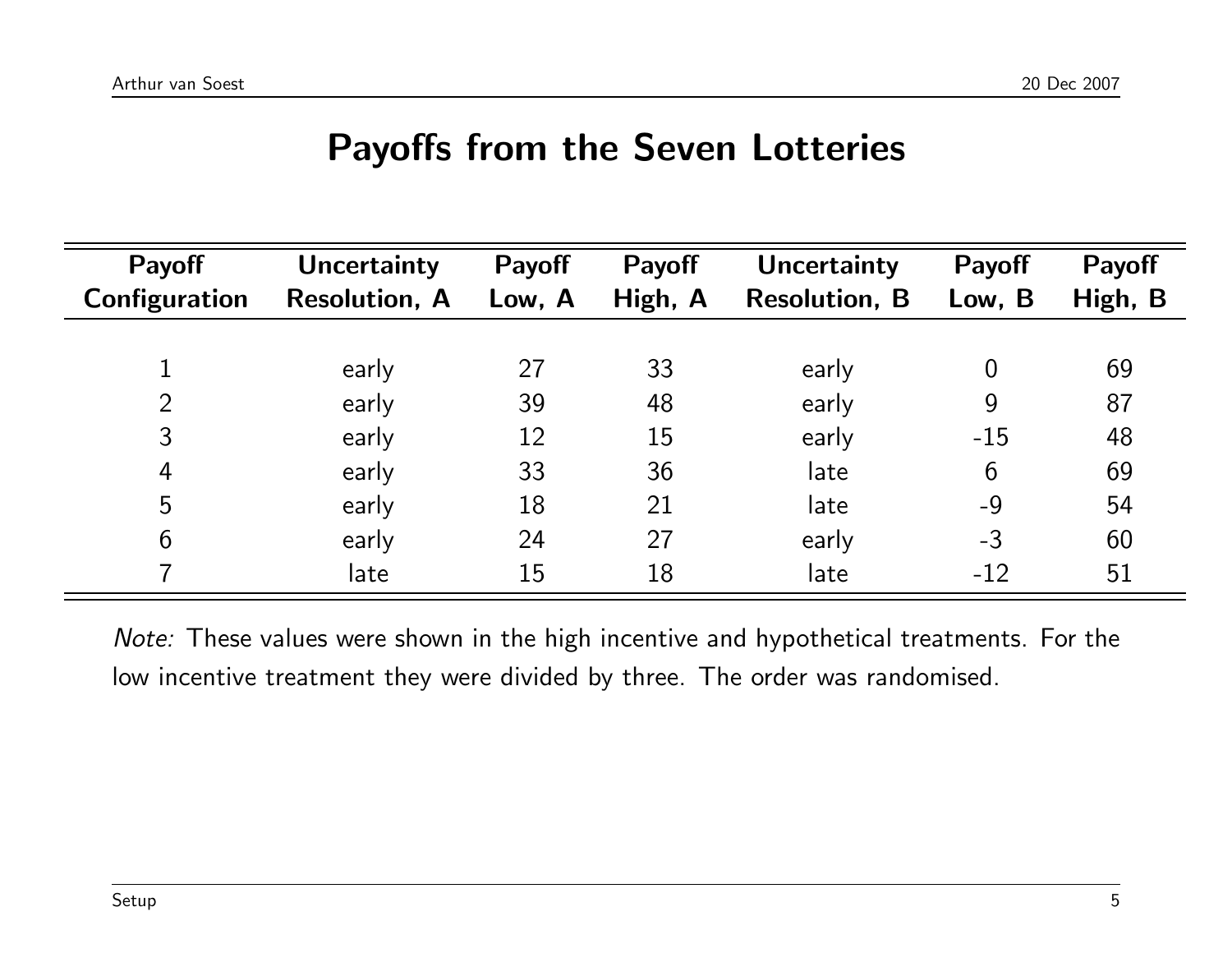#### Structure of the Data

- We have  $N = 1422$  (CentERpanel) and  $N = 178$  (Lab).
- Unbalanced panel of binary decisions with  $J \in \{28, 32, \ldots, 56\}$
- Core regressors: Constant, incentive treatments, covariance matrix of unobserved effects.
- (Demographic) controls: sex, age, education, household income, wealth, financial experience/knowledge, short / long completion time.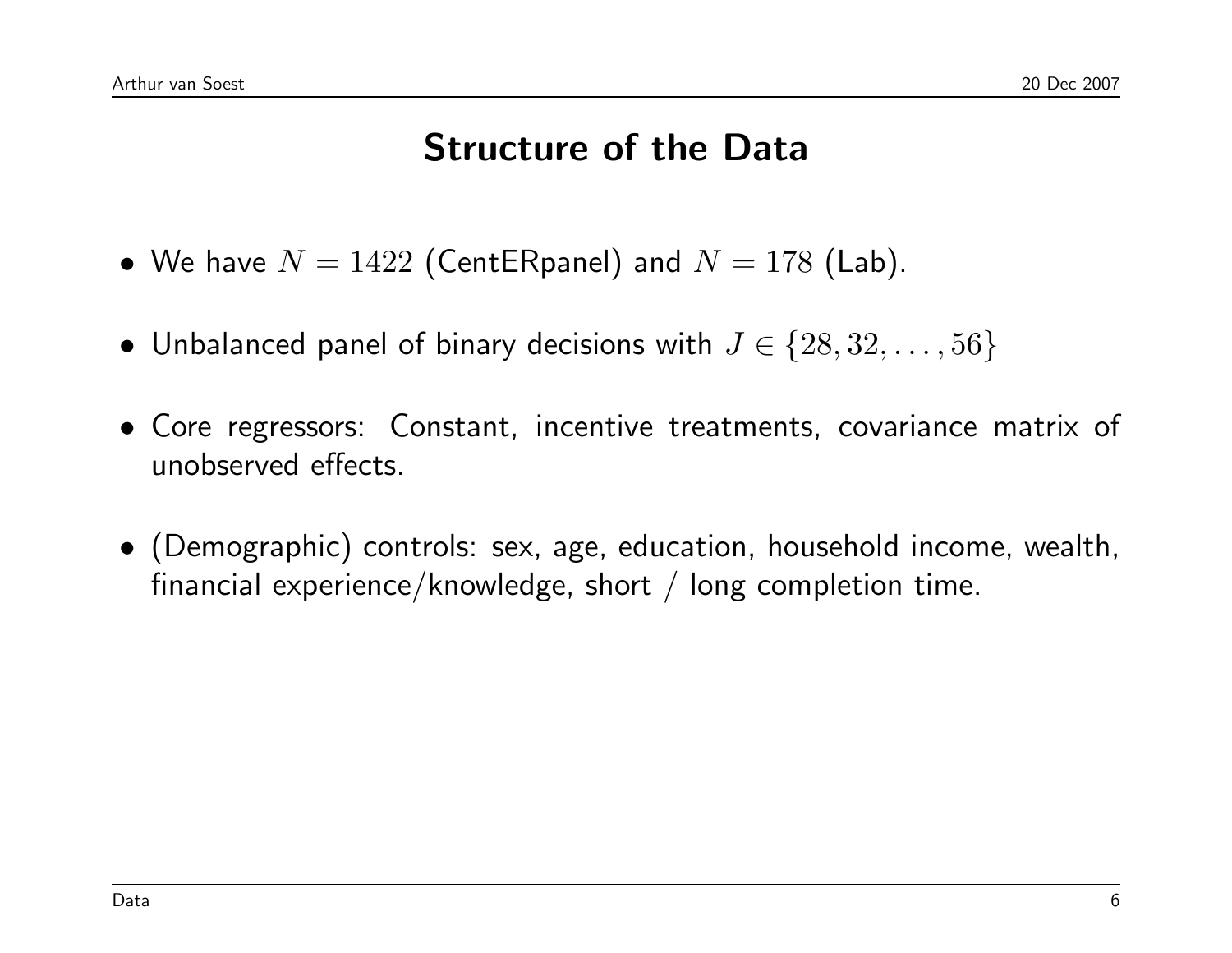

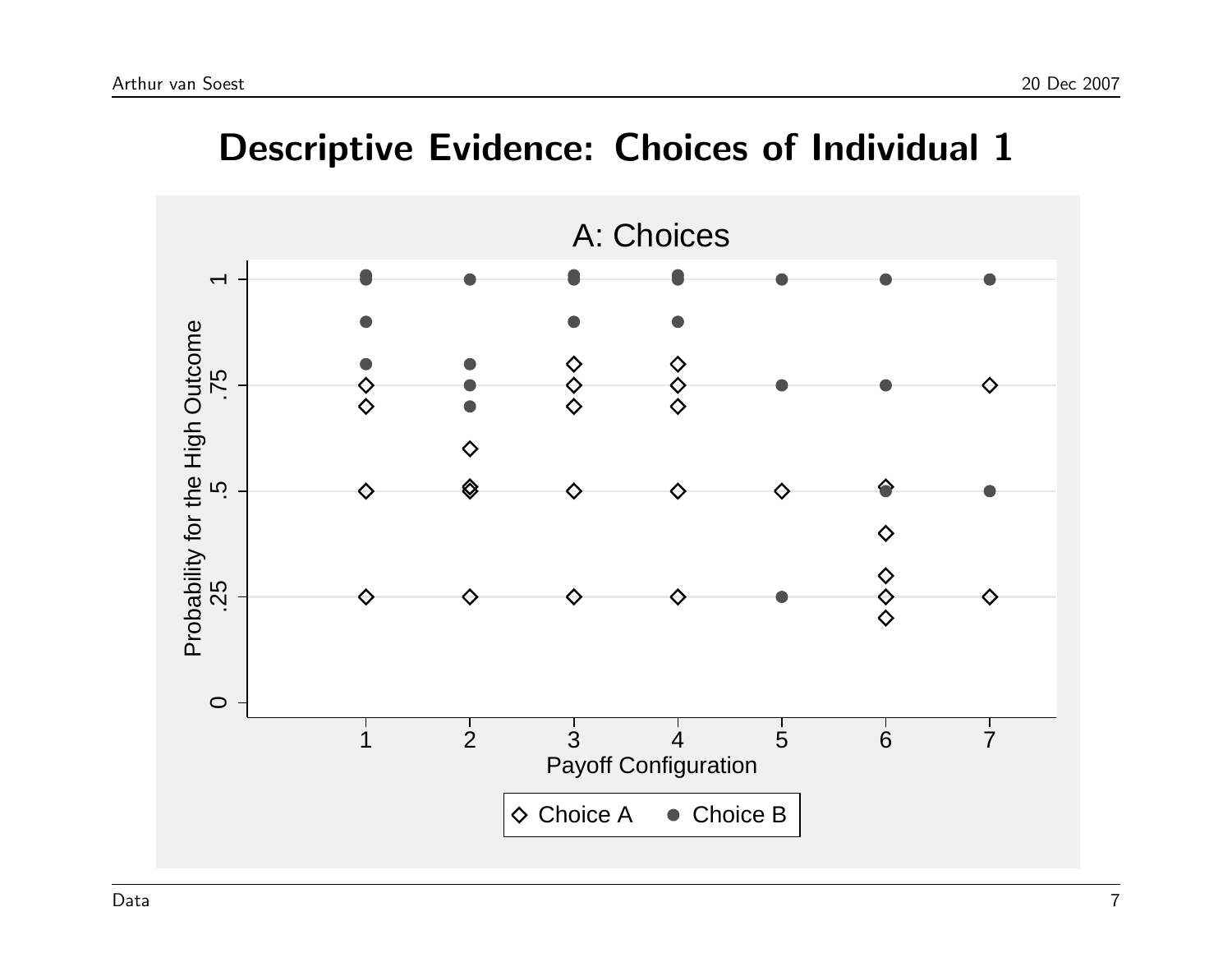

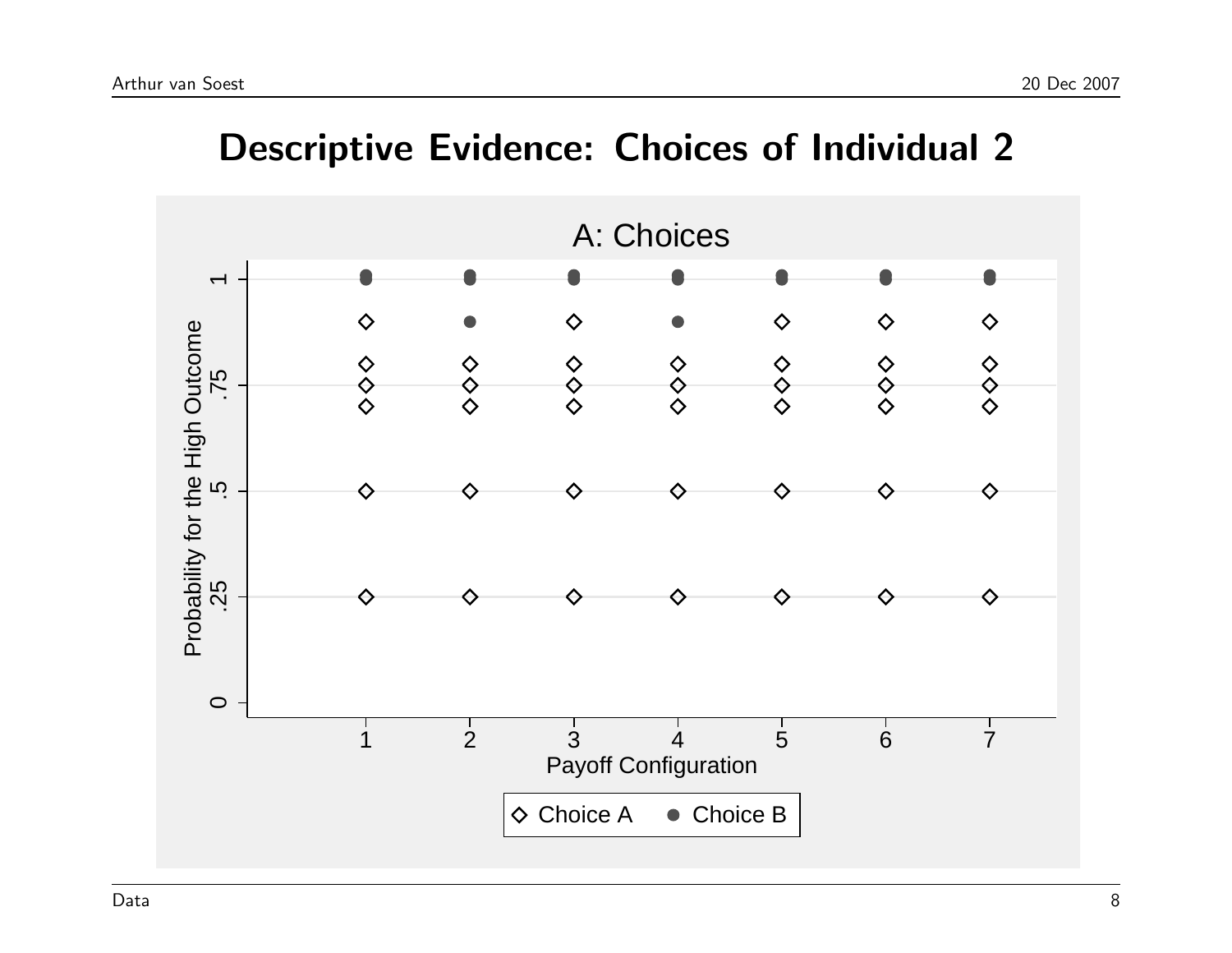

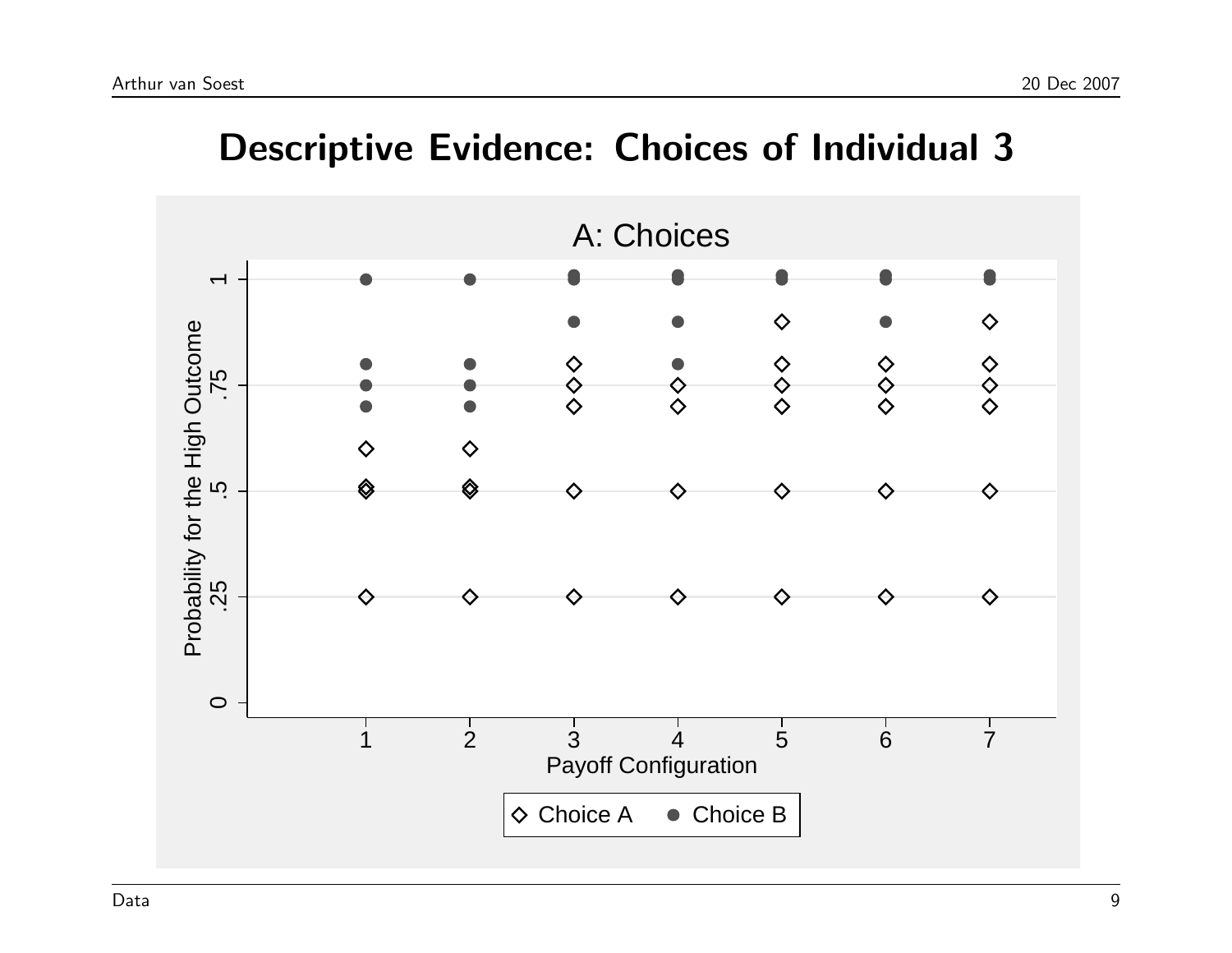

#### Descriptive Evidence: Choices of Individual 4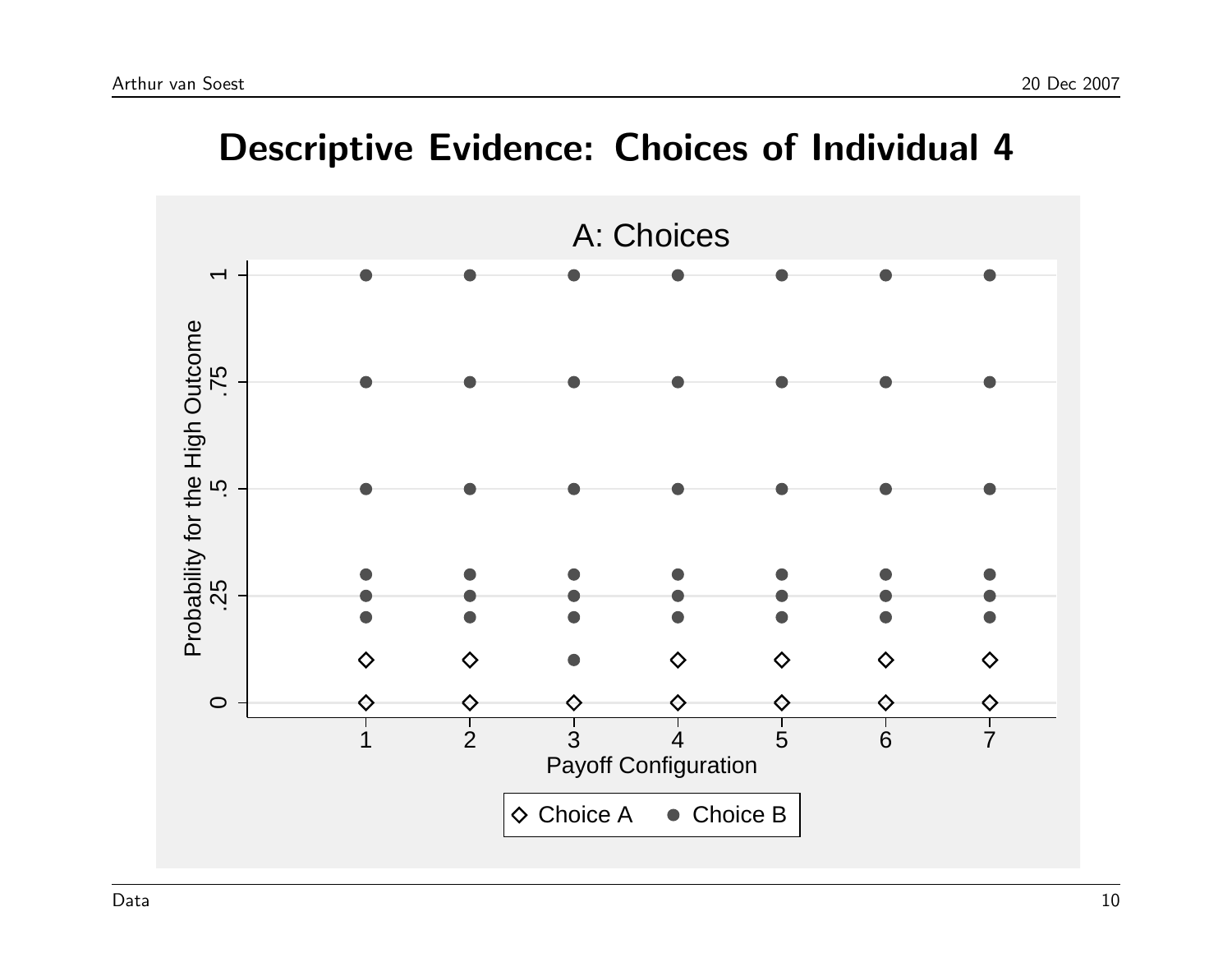

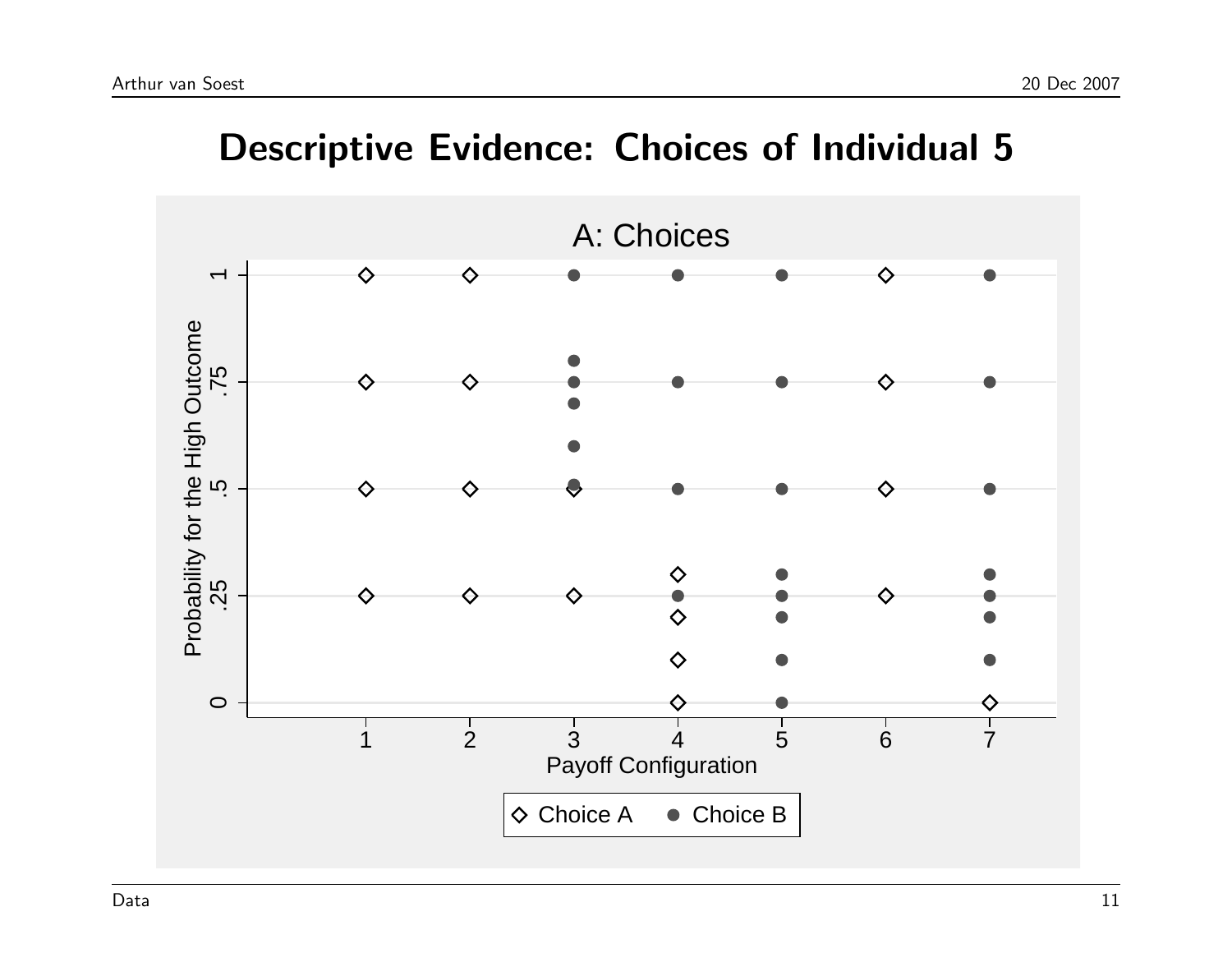# **Outline**

- Experimental setup and descriptives.
- A model of choice under risk.
- Econometric specification.
- Results.
- Summary & Conclusions.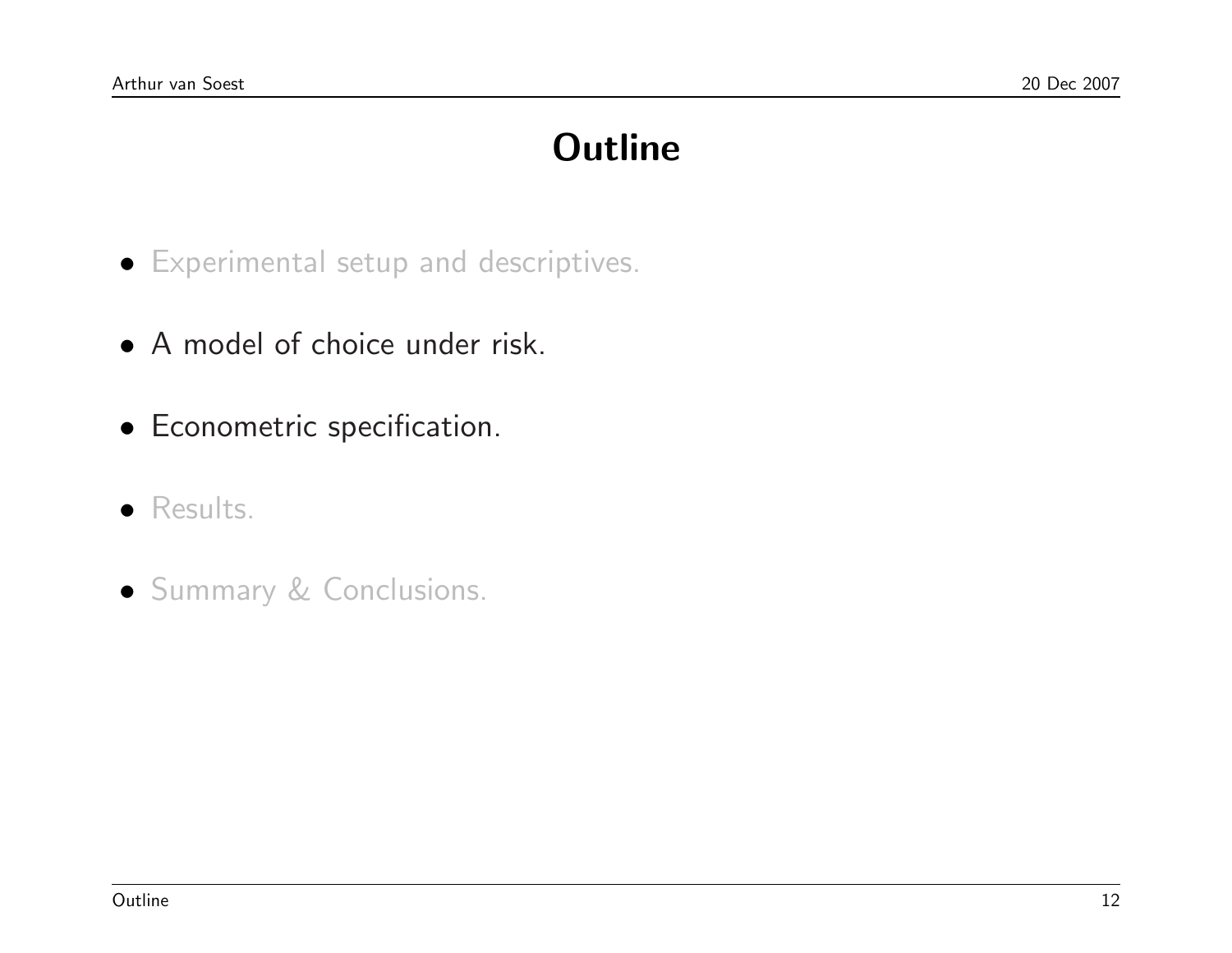### Expected Utility of Income

• Start from a simple exponential utility model with loss aversion:

<span id="page-13-0"></span>
$$
u(z, \gamma, \lambda) = \begin{cases} -\frac{1}{\gamma} e^{-\gamma z} & \text{for } z \ge 0\\ \frac{\lambda - 1}{\gamma} - \frac{\lambda}{\gamma} e^{-\gamma z} & \text{for } z < 0 \end{cases}
$$
 (1)

where  $z \in \mathbb{R}$  denote lottery outcomes,  $\gamma \in \mathbb{R}$  is the coefficient of absolute risk aversion,  $\lambda \in \mathbb{R}_+$  is the loss aversion parameter

• Why not power utility? Problems around the origin, difficult to incorporate uncertainty resolution preferences with positive and negative payoffs. But some robustness checks in the paper (worse fit).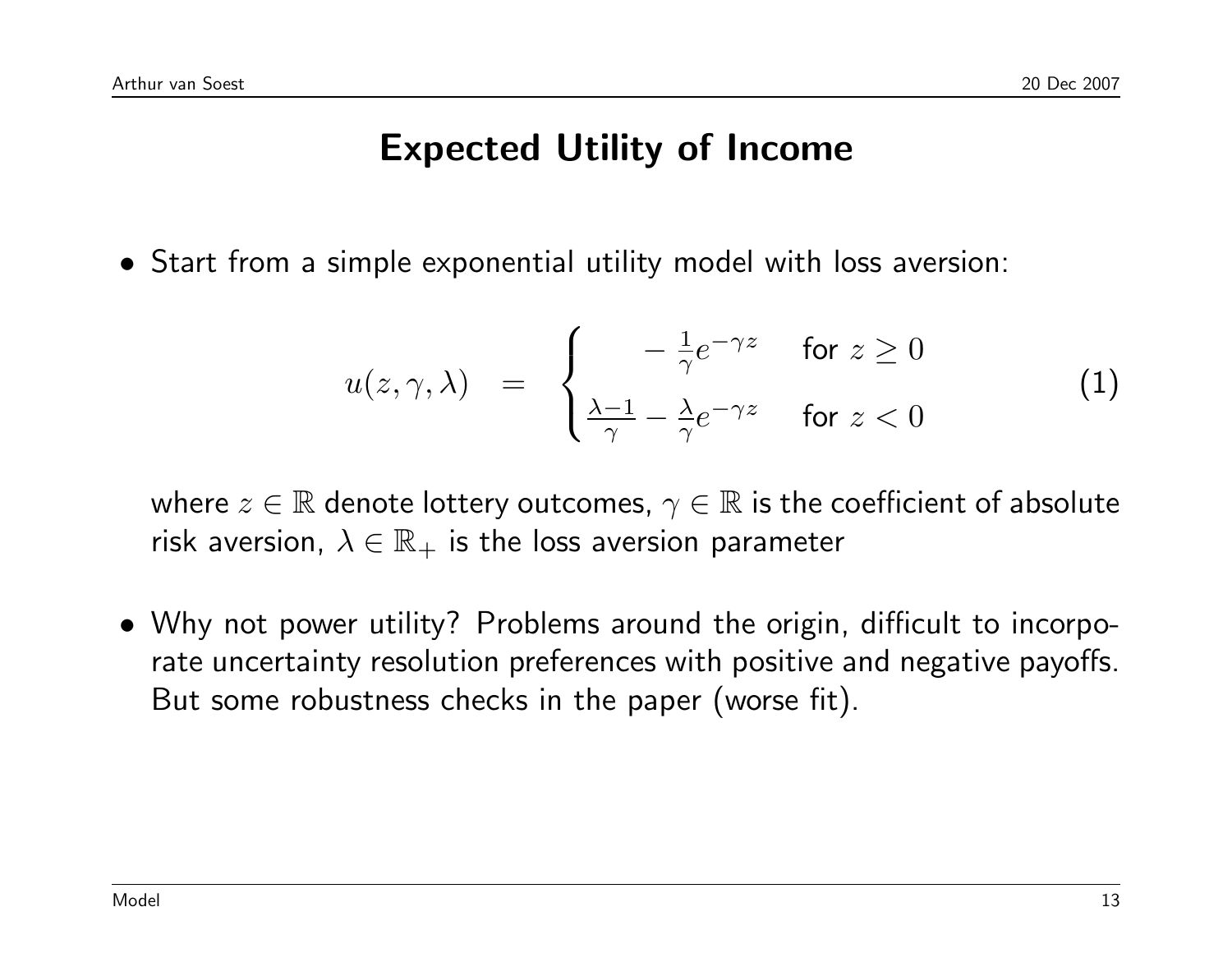#### Uncertainty Resolution Preferences

• Kreps & Porteus (1978): Two periods, first one only serves to resolve uncertainty or not. The first period utility evaluation  $V(\cdot)$  of a gamble  $\pi$  is given by:

$$
V(\pi) = \begin{cases} \mathbb{E}[h(v(z, \cdot))] & \text{for early resolution} \\ h(\mathbb{E}[v(z, \cdot)]) & \text{for late resolution} \end{cases}
$$
 (2)

- $\bullet\;h(\cdot)$  convex (concave,linear)  $\Leftrightarrow$  Early Resolution  $\succ$  Late Res.  $(\prec,\sim)$ .
- For estimation reasons, want a one-parameter version of  $h(\cdot)$ .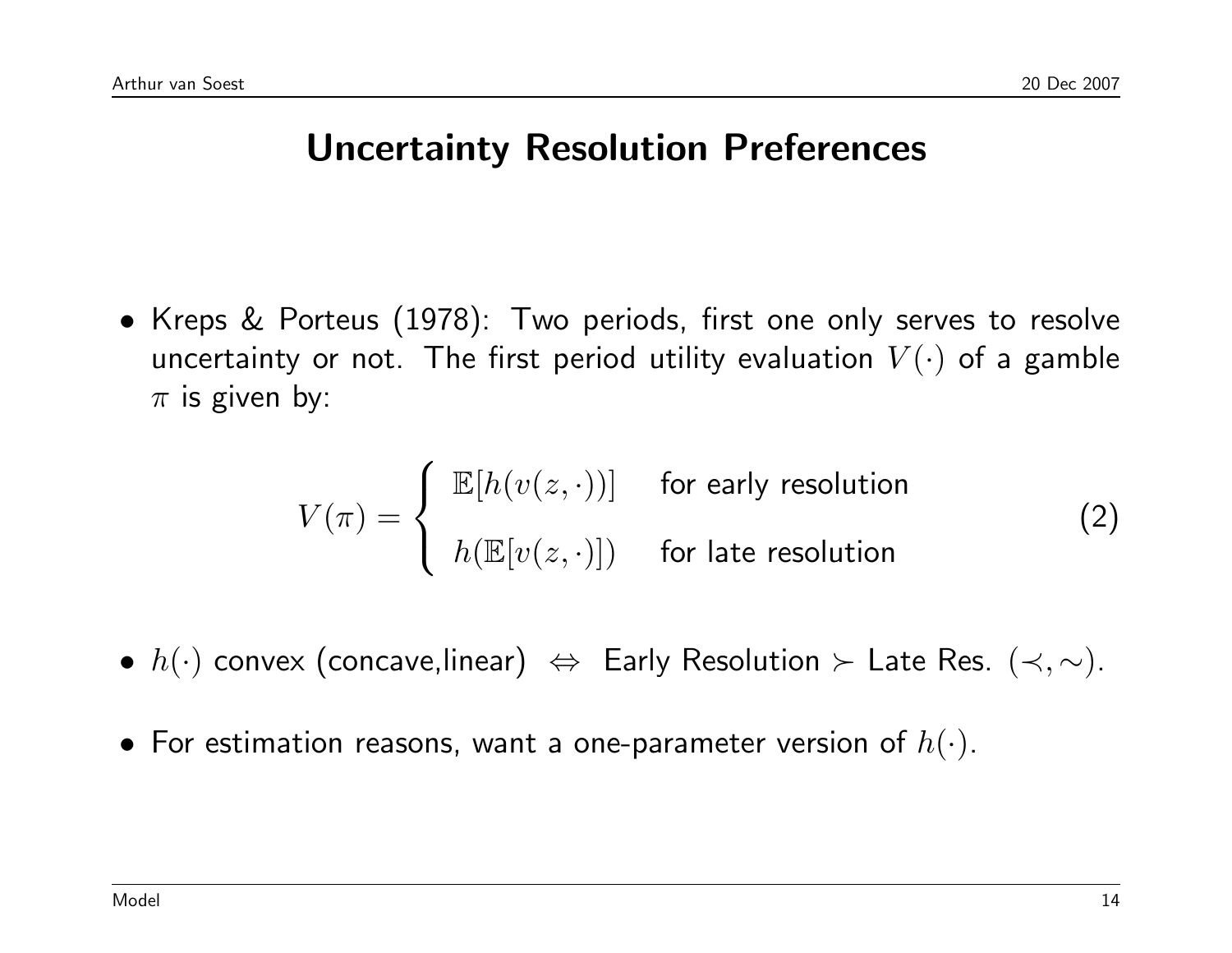• We use: 
$$
h(v(z, \cdot)) = -S(-Sv(z, \cdot))^{p^{-S}}
$$
 (3)

with  $\rho \in \mathbb{R}_+$  and S the following sign operator:

$$
S = \begin{cases} 1 & \text{for } \gamma \ge 0 \\ -1 & \text{for } \gamma < 0. \end{cases}
$$

• For  $\rho > 1$ , early resolution is preferred to late resolution, indifference is obtained for  $\rho = 1$ , and late resolution is preferred for  $\rho < 1$ .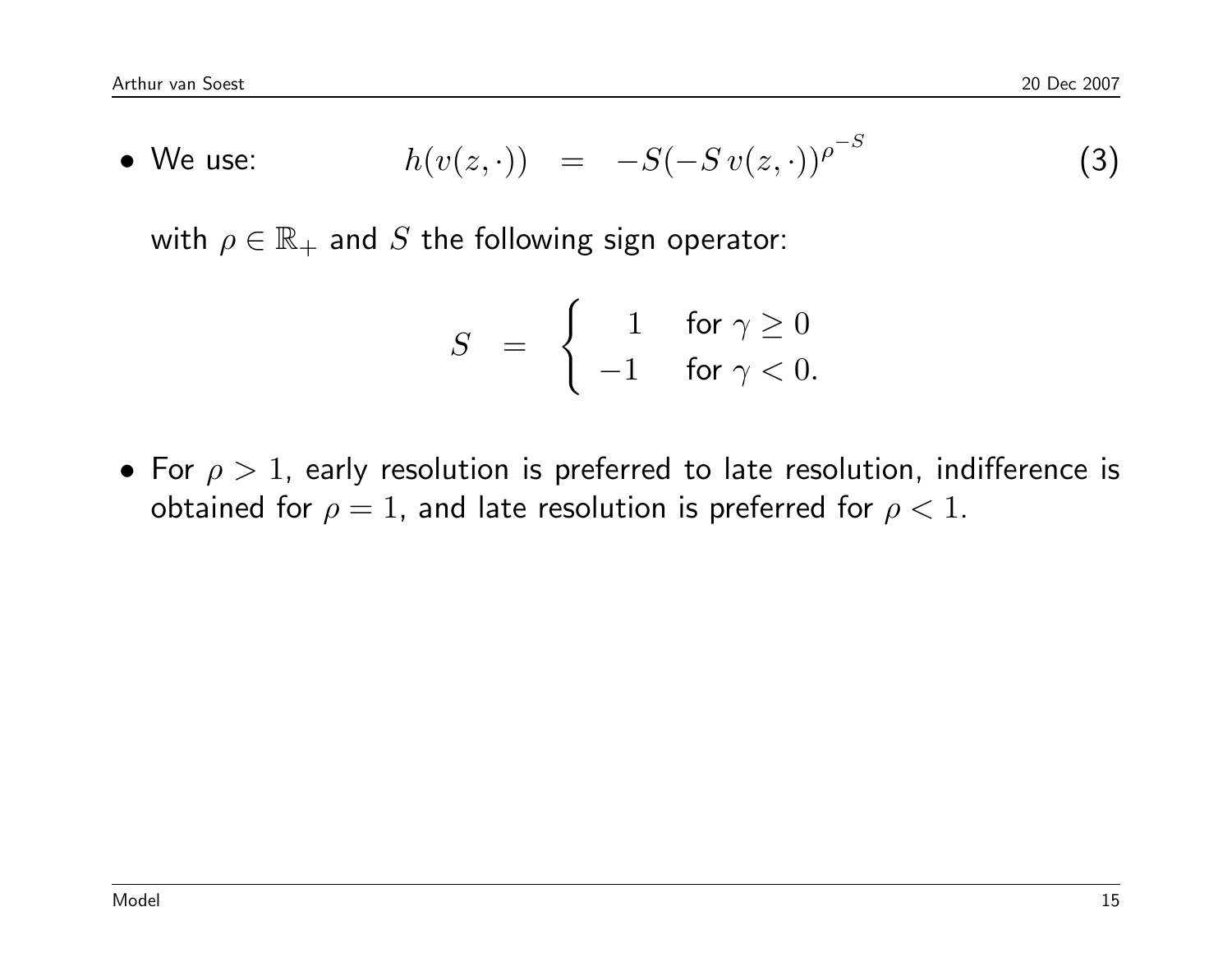• We use: 
$$
h(v(z, \cdot)) = -S(-Sv(z, \cdot))^{p^{-S}}
$$
 (3)

with  $\rho \in \mathbb{R}_+$  and S the following sign operator:

$$
S = \begin{cases} 1 & \text{for } \gamma \ge 0 \\ -1 & \text{for } \gamma < 0. \end{cases}
$$

- For  $\rho > 1$ , early resolution is preferred to late resolution, indifference is obtained for  $\rho = 1$ , and late resolution is preferred for  $\rho < 1$ .
- The second period utility function is a slightly modified version of equation [\(1\)](#page-13-0):

$$
v(z, \gamma, \lambda, \rho) = \begin{cases} \max\{-\frac{\lambda}{\gamma}, 0\} - \frac{1}{\gamma} e^{-\gamma \rho^{S} z} & \text{for } z \ge 0\\ \max\{-\frac{\lambda}{\gamma}, 0\} + \frac{\lambda - 1}{\gamma} - \frac{\lambda}{\gamma} e^{-\gamma \rho^{S} z} & \text{for } z < 0 \end{cases}
$$
(4)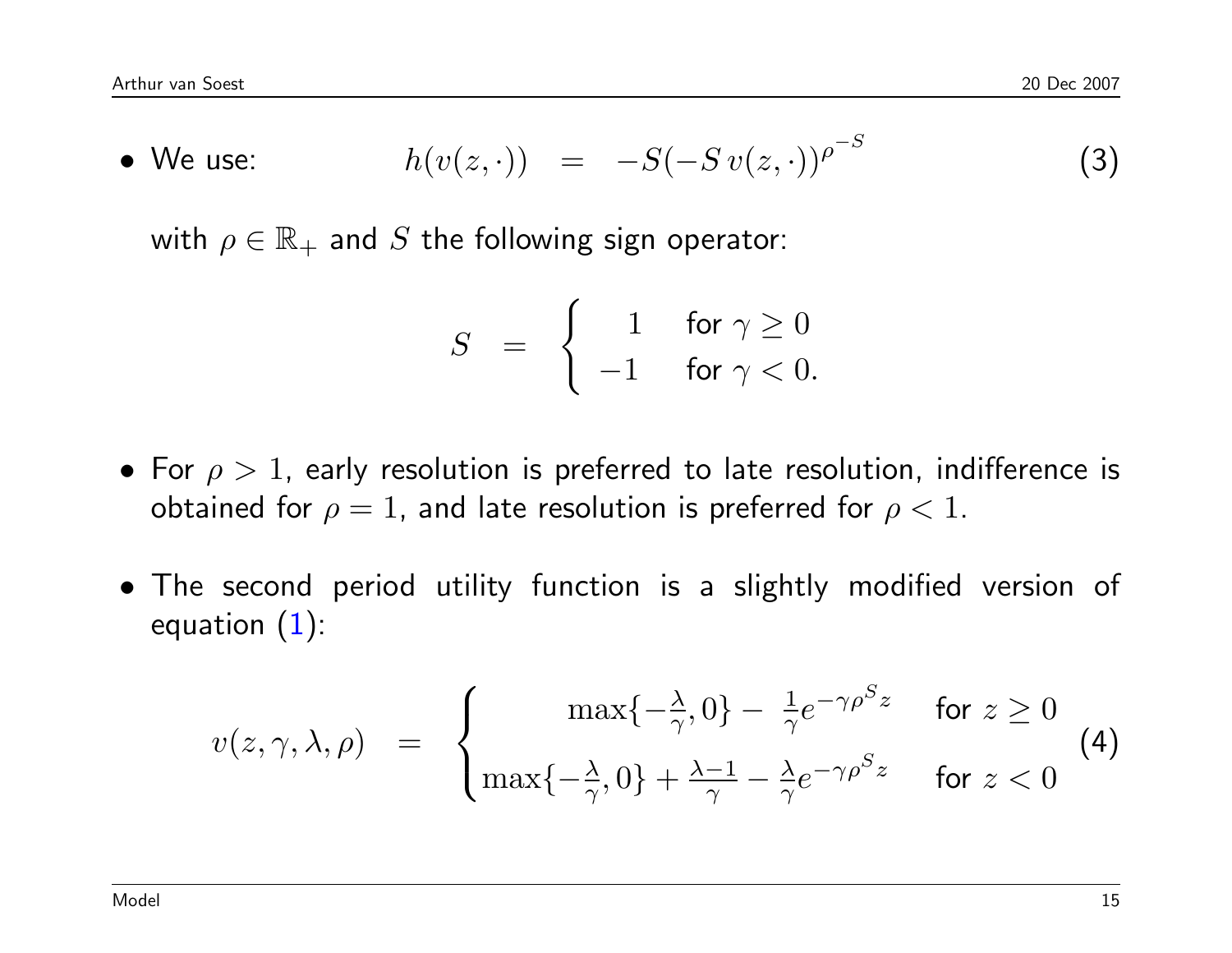# Econometric Specification: Random Coefficients Model

 $\bullet$  Binary choice between lotteries  $\pi^A$  and  $\pi^B$ . Take the difference in certainty equivalents between the lotteries for choice  $j$  by individual  $i$ :

$$
\Delta \mathsf{CE}_{ij} = \mathsf{CE}(\pi_{ij}^B, \gamma_i, \lambda_i, \rho_i) - \mathsf{CE}(\pi_{ij}^A, \gamma_i, \lambda_i, \rho_i)
$$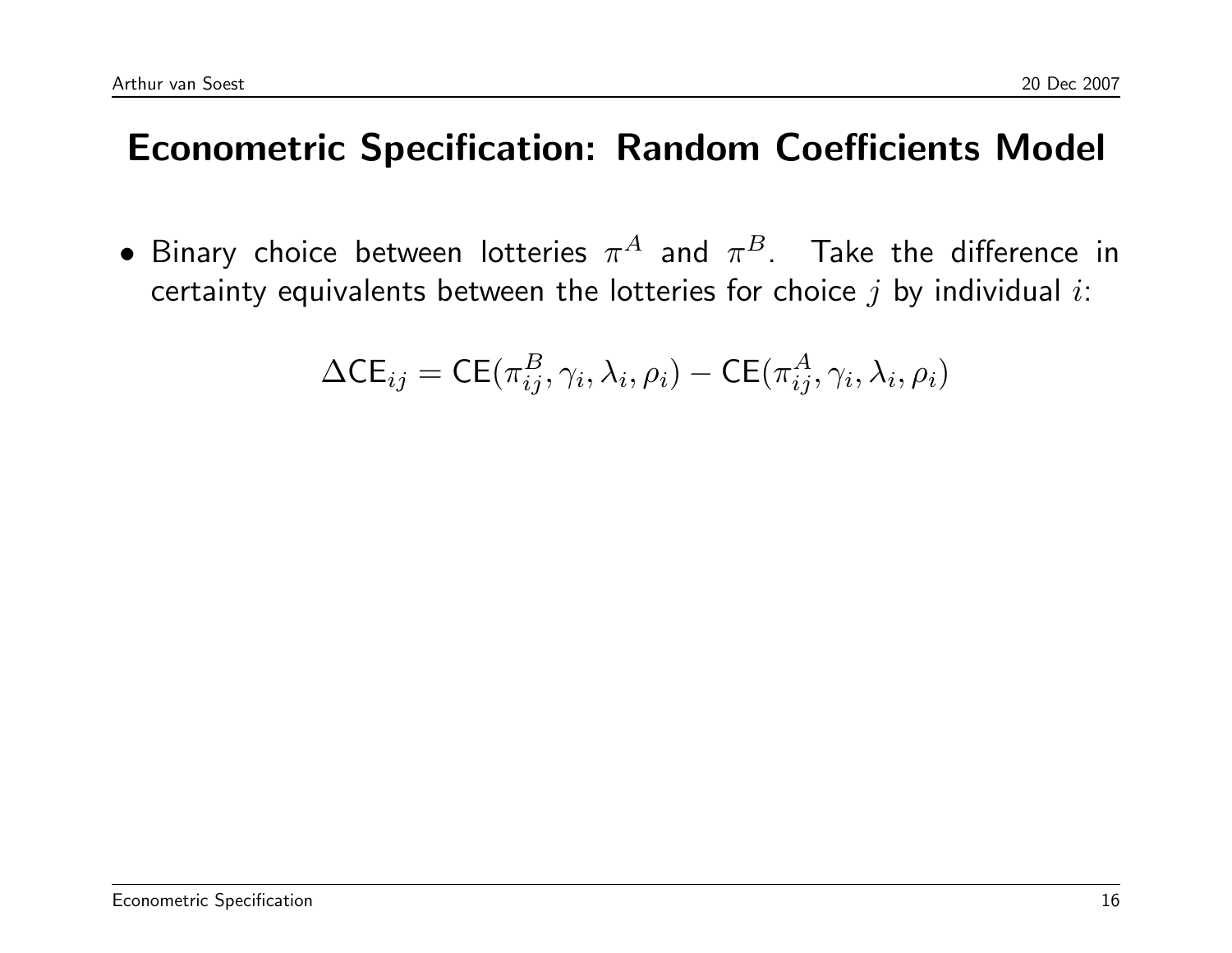# Econometric Specification: Random Coefficients Model

 $\bullet$  Binary choice between lotteries  $\pi^A$  and  $\pi^B$ . Take the difference in certainty equivalents between the lotteries for choice  $j$  by individual  $i$ :

$$
\Delta \mathsf{CE}_{ij} = \mathsf{CE}(\pi_{ij}^B, \gamma_i, \lambda_i, \rho_i) - \mathsf{CE}(\pi_{ij}^A, \gamma_i, \lambda_i, \rho_i)
$$

• The actual choice is then:  $Y_{ij} = \mathbb{I} \{ \Delta \mathsf{CE}_{ij} + \tau \varepsilon_{ij} > 0 \}; \quad \varepsilon_{ij} \sim \Lambda$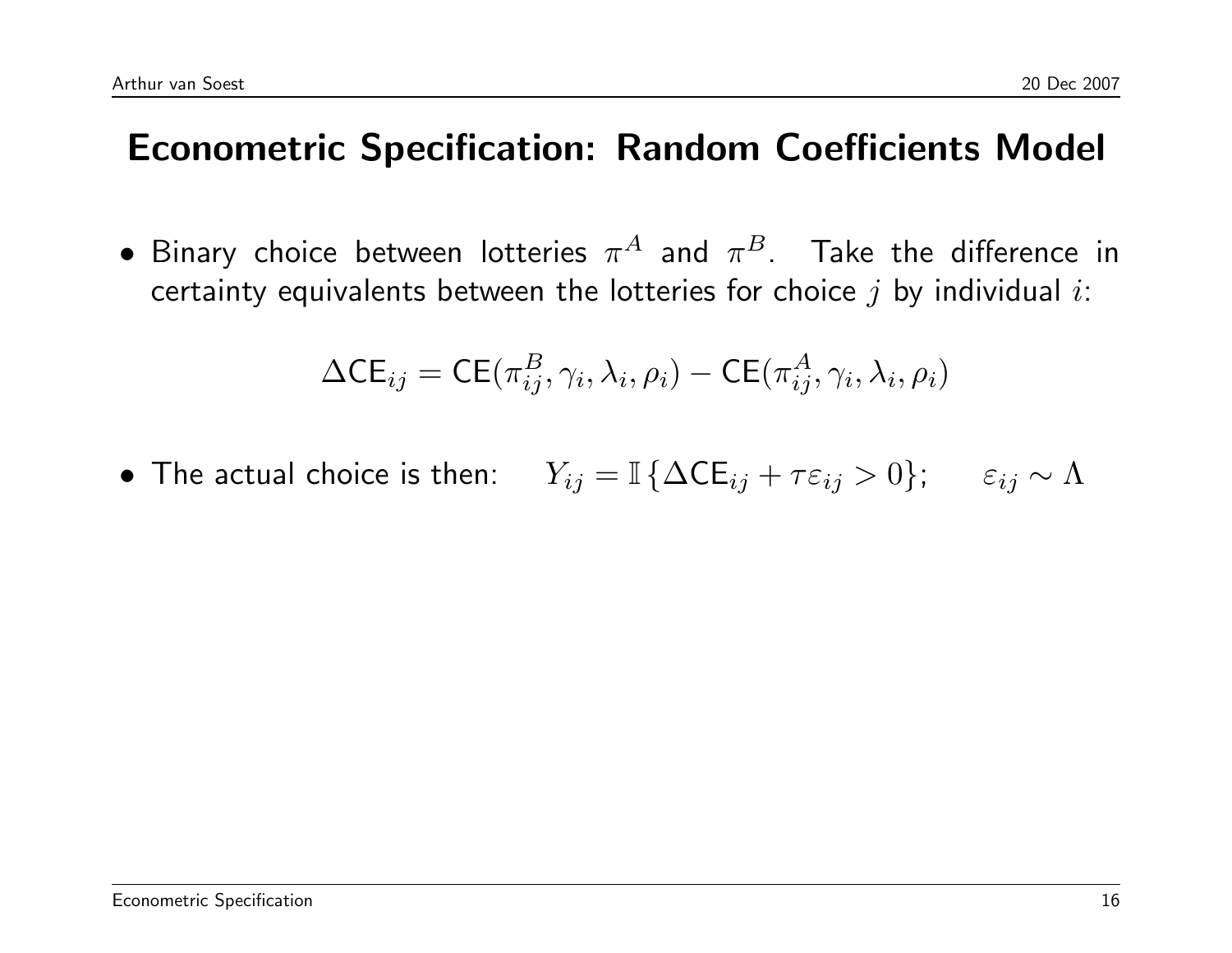### Econometric Specification: Random Coefficients Model

 $\bullet$  Binary choice between lotteries  $\pi^A$  and  $\pi^B$ . Take the difference in certainty equivalents between the lotteries for choice  $j$  by individual  $i$ :

$$
\Delta \mathsf{CE}_{ij} = \mathsf{CE}(\pi_{ij}^B, \gamma_i, \lambda_i, \rho_i) - \mathsf{CE}(\pi_{ij}^A, \gamma_i, \lambda_i, \rho_i)
$$

- The actual choice is then:  $Y_{ij} = \mathbb{I} \{ \Delta \mathsf{CE}_{ij} + \tau \varepsilon_{ij} > 0 \}; \quad \varepsilon_{ij} \sim \Lambda$
- Likelihood of each observation:

$$
l_{ij} = (1 - \omega_i) \Lambda \left( (2Y_{ij} - 1) \frac{1}{\tau} \Delta \mathsf{CE}_{ij} \left( \pi_{ij}^A, \pi_{ij}^B, \gamma_i, \lambda_i, \rho_i \right) \right) + \frac{\omega_i}{2},
$$

• Two sources of error: Monetary cost of "wrong" choice  $\tau$ , probability for random behaviour  $\omega_i$ .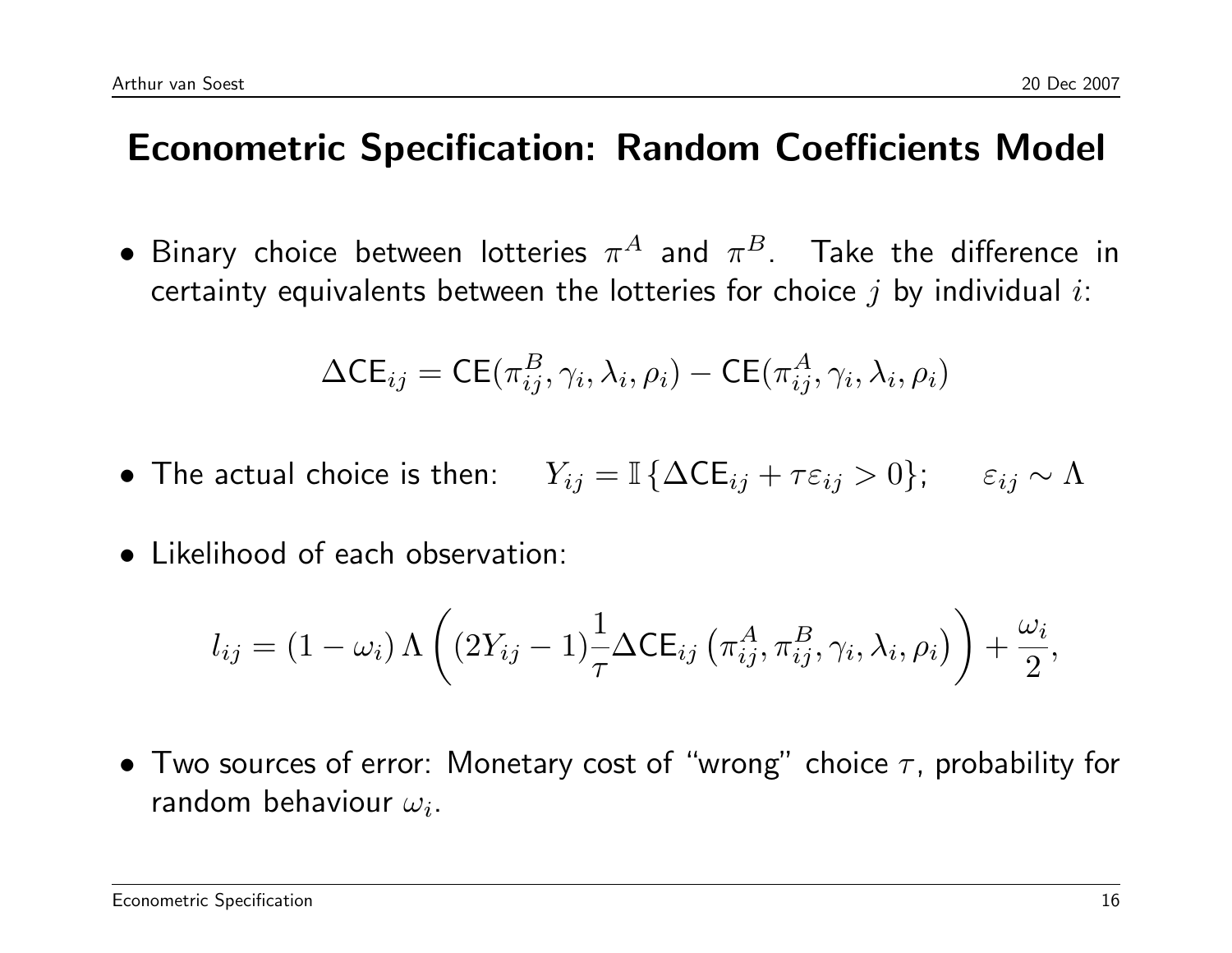• Write: 
$$
\eta_i = g_{\eta}(X_i^{\eta}\beta^{\eta} + \xi_i^{\eta}), \quad \eta_i = \{\gamma_i, \lambda_i, \rho_i, \omega_i\}
$$
 (5)

where the  $g_{\eta}(\cdot)$  serve to impose the theoretical parameter restrictions.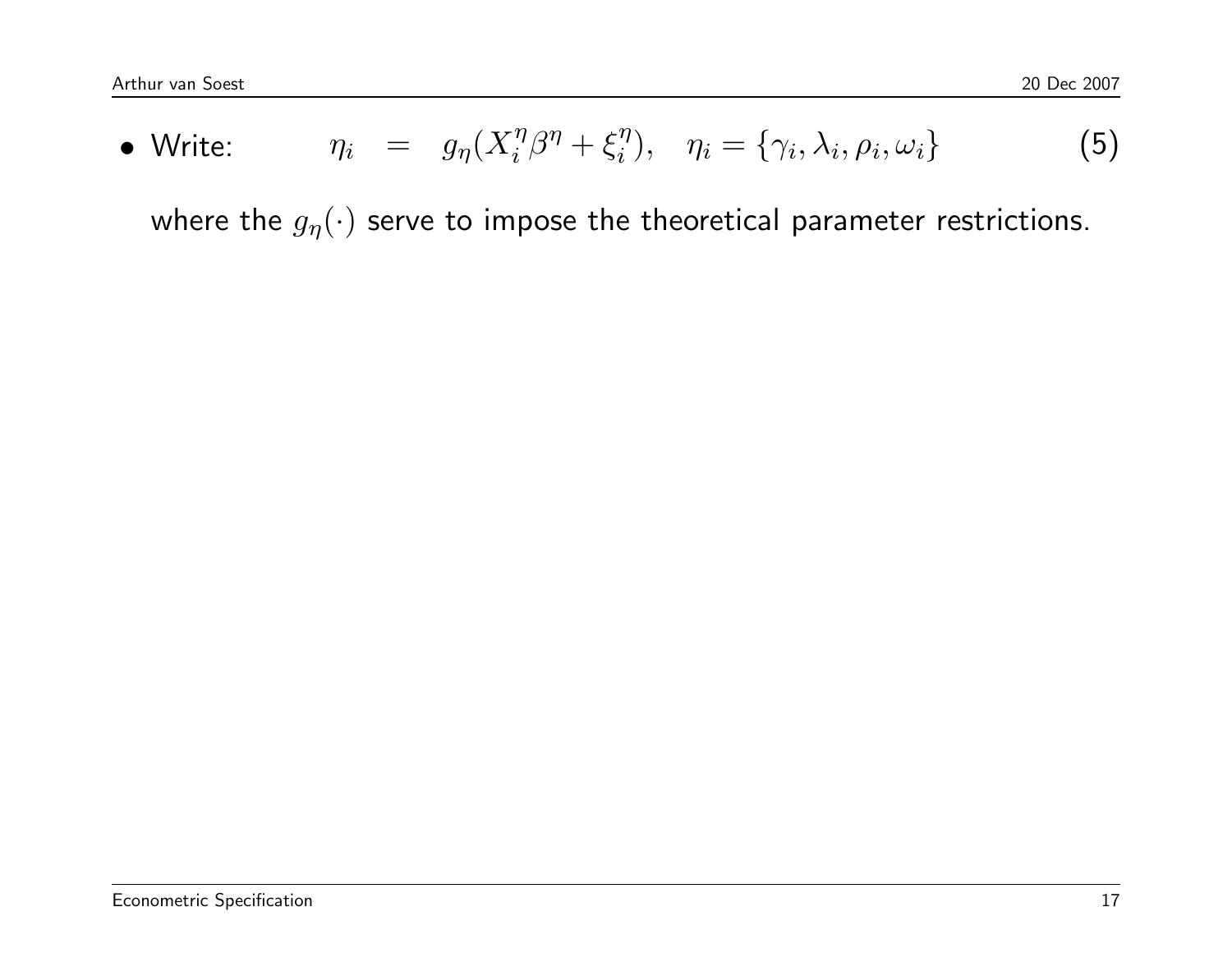• Write: 
$$
\eta_i = g_{\eta}(X_i^{\eta}\beta^{\eta} + \xi_i^{\eta}), \quad \eta_i = \{\gamma_i, \lambda_i, \rho_i, \omega_i\}
$$
 (5)

where the  $g_{\eta}(\cdot)$  serve to impose the theoretical parameter restrictions.

• Assume joint normality of:

$$
\begin{pmatrix} g_{\gamma}^{-1}(\gamma_i) \\ g_{\lambda}^{-1}(\lambda_i) \\ g_{\rho}^{-1}(\rho_i) \\ g_{\omega}^{-1}(\omega_i) \end{pmatrix} \sim N \begin{pmatrix} X_i^{\gamma} \beta^{\gamma} \\ X_i^{\lambda} \beta^{\lambda} \\ X_i^{\rho} \beta^{\rho} \\ X_i^{\omega} \beta^{\omega} \end{pmatrix}, \Sigma' \Sigma \qquad (6)
$$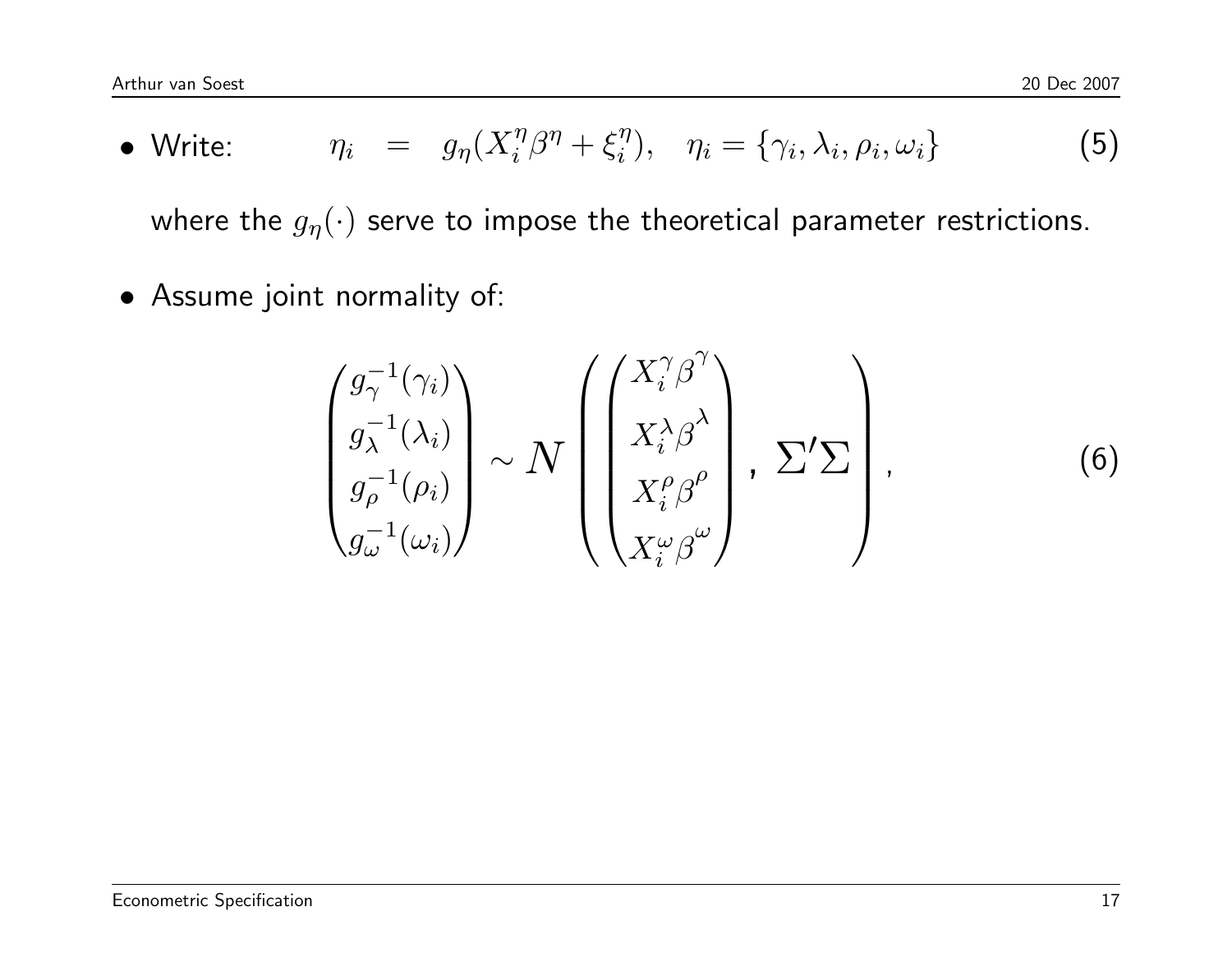• Write: 
$$
\eta_i = g_{\eta}(X_i^{\eta}\beta^{\eta} + \xi_i^{\eta}), \quad \eta_i = \{\gamma_i, \lambda_i, \rho_i, \omega_i\}
$$
 (5)

where the  $g_{\eta}(\cdot)$  serve to impose the theoretical parameter restrictions.

• Assume joint normality of:

$$
\begin{pmatrix} g_{\gamma}^{-1}(\gamma_i) \\ g_{\lambda}^{-1}(\lambda_i) \\ g_{\rho}^{-1}(\rho_i) \\ g_{\omega}^{-1}(\omega_i) \end{pmatrix} \sim N \begin{pmatrix} X_i^{\gamma} \beta^{\gamma} \\ X_i^{\lambda} \beta^{\lambda} \\ X_i^{\rho} \beta^{\rho} \\ X_i^{\omega} \beta^{\omega} \end{pmatrix}, \Sigma' \Sigma \qquad (6)
$$

 $\bullet$  Group the 4 unobserved components in  $\xi_i$ , define  $\xi^*=(\Sigma')^{-1}\xi$  and get the individual likelihood:

$$
l_i = \int_{\mathbb{R}^4} \left[ \prod_{j=1}^{J_i} l_{ij} \left( \pi_{ij}^A, \pi_{ij}^B, Y_{ij}, \tau, g(X_i \beta + \xi_i^*) \right) \right] \phi(\xi^*) d\xi^* \tag{7}
$$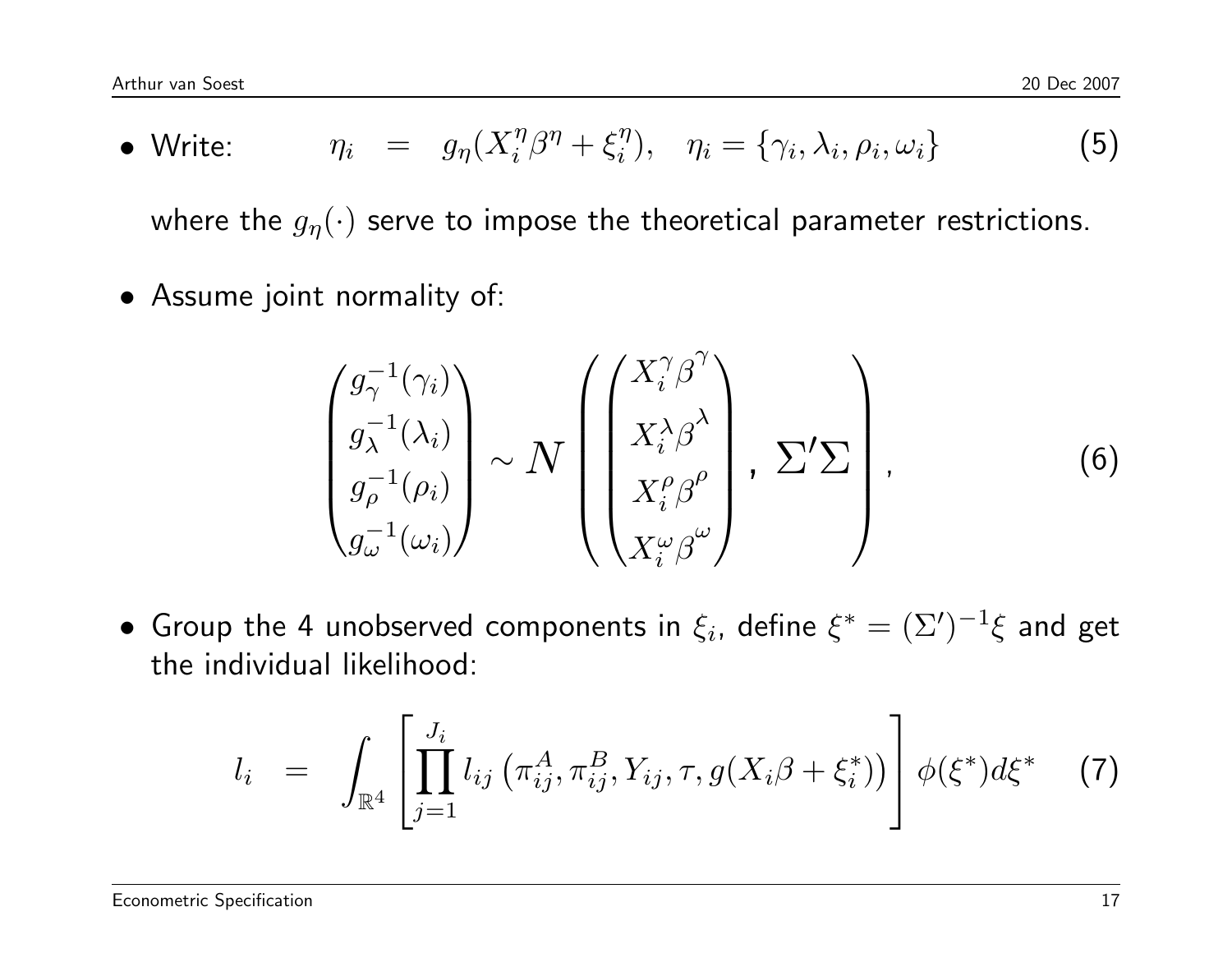# **Outline**

- Experimental setup and descriptives.
- A model of choice under risk.
- Econometric specification.
- Results.
- Summary & Conclusions.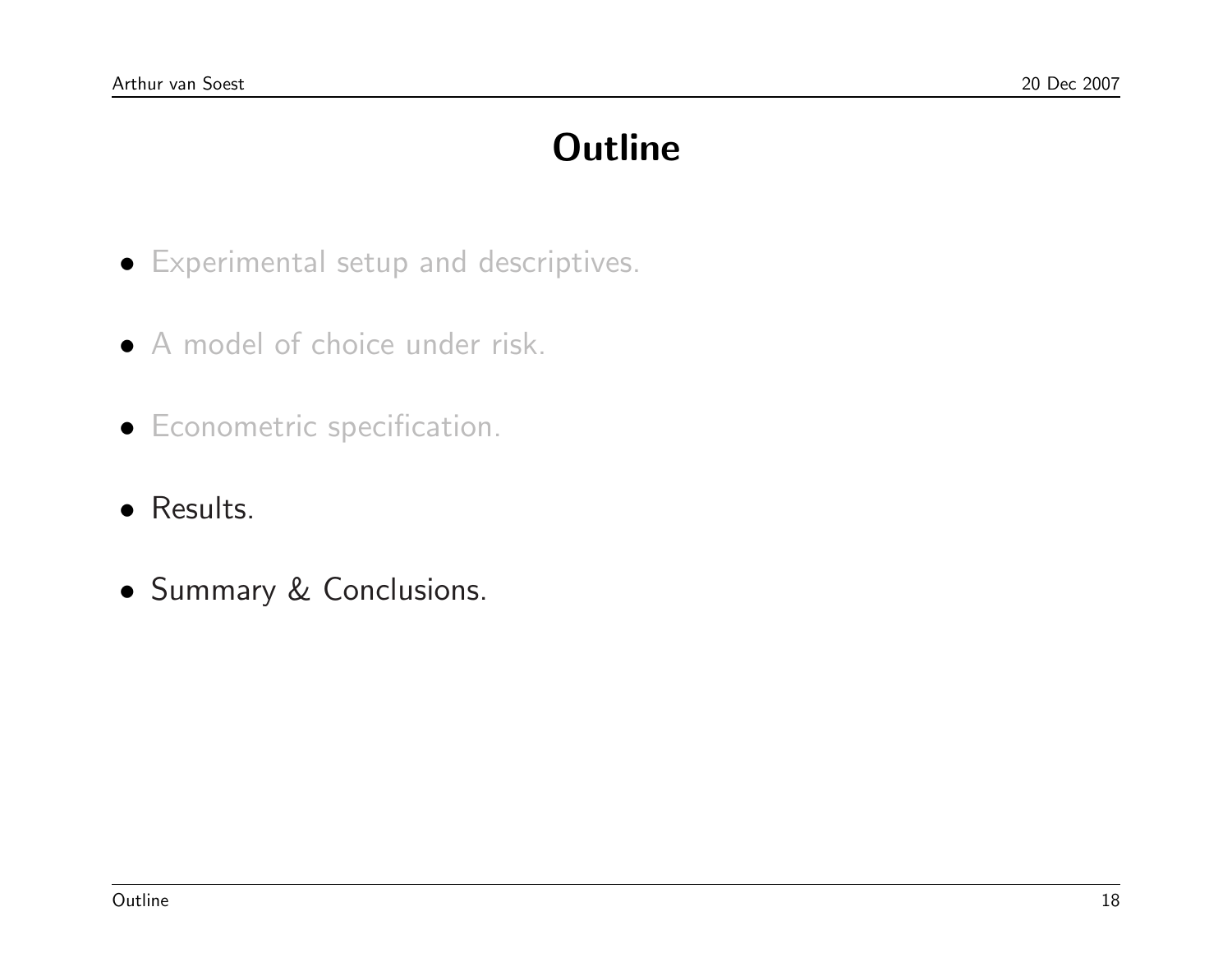### Observable Correlates: Results in a Nutshell

- Median utility function concave ( $\gamma \approx .032$ ), has a kink at zero ( $\lambda \approx 2.4$ ), no KP effects ( $\rho \approx 1$ ), random choice propensity high ( $\omega \approx 8.3\%$ ).
- Few important differences between high incentive and hypothetical treatment, utility curvature more pronounced in the low incentive treatment.
- Women: more risk averse and loss averse, more inconsistencies.
- Positive age gradient of risk aversion and error frequency. Loss aversion peaks at ages 35-44 and decreases thereafter.
- Higher educated persons: less risk averse, substantially fewer mistakes.
- Little effects of income and wealth but errors decrease in wealth.
- No significant associations for uncertainty resolution preferences.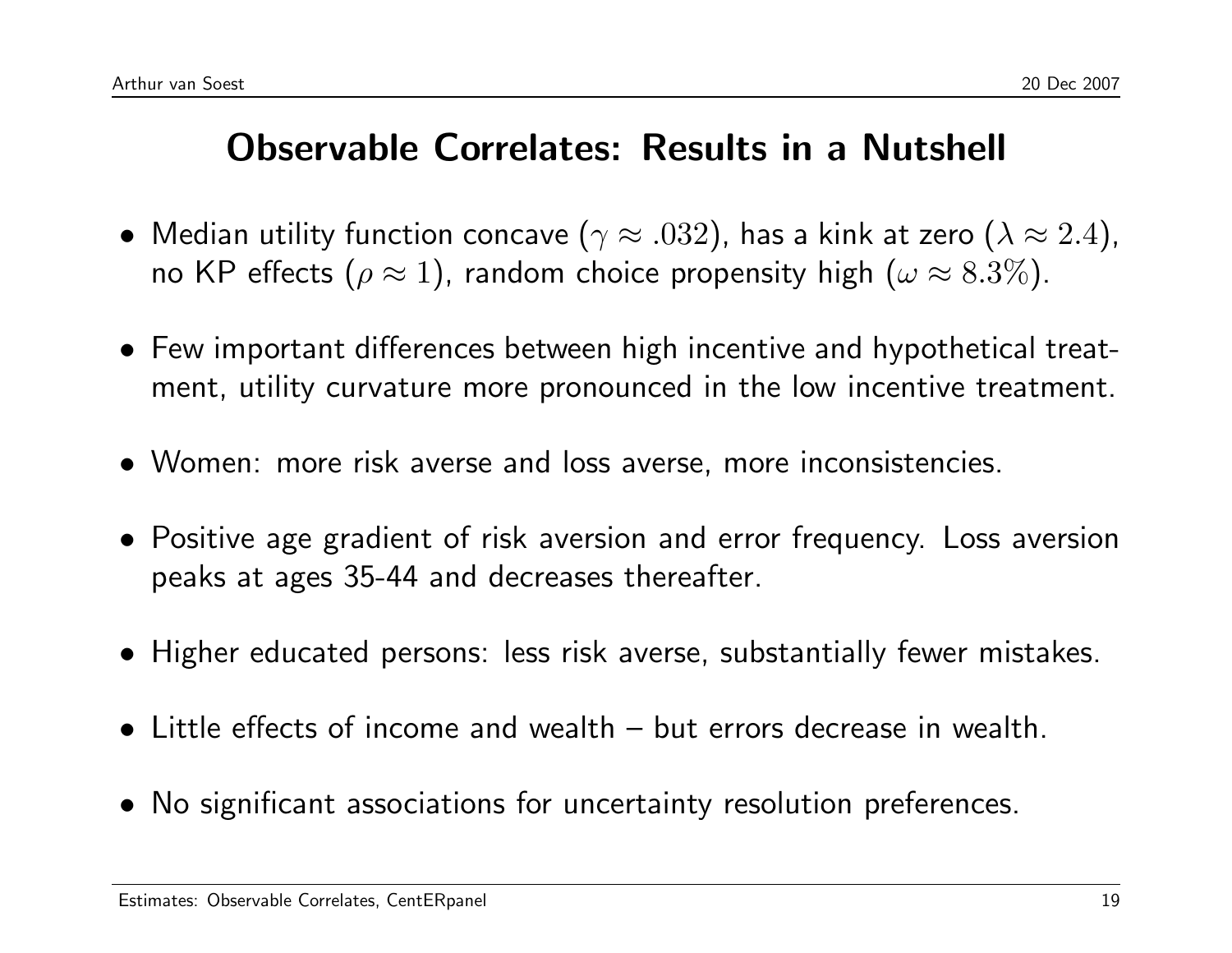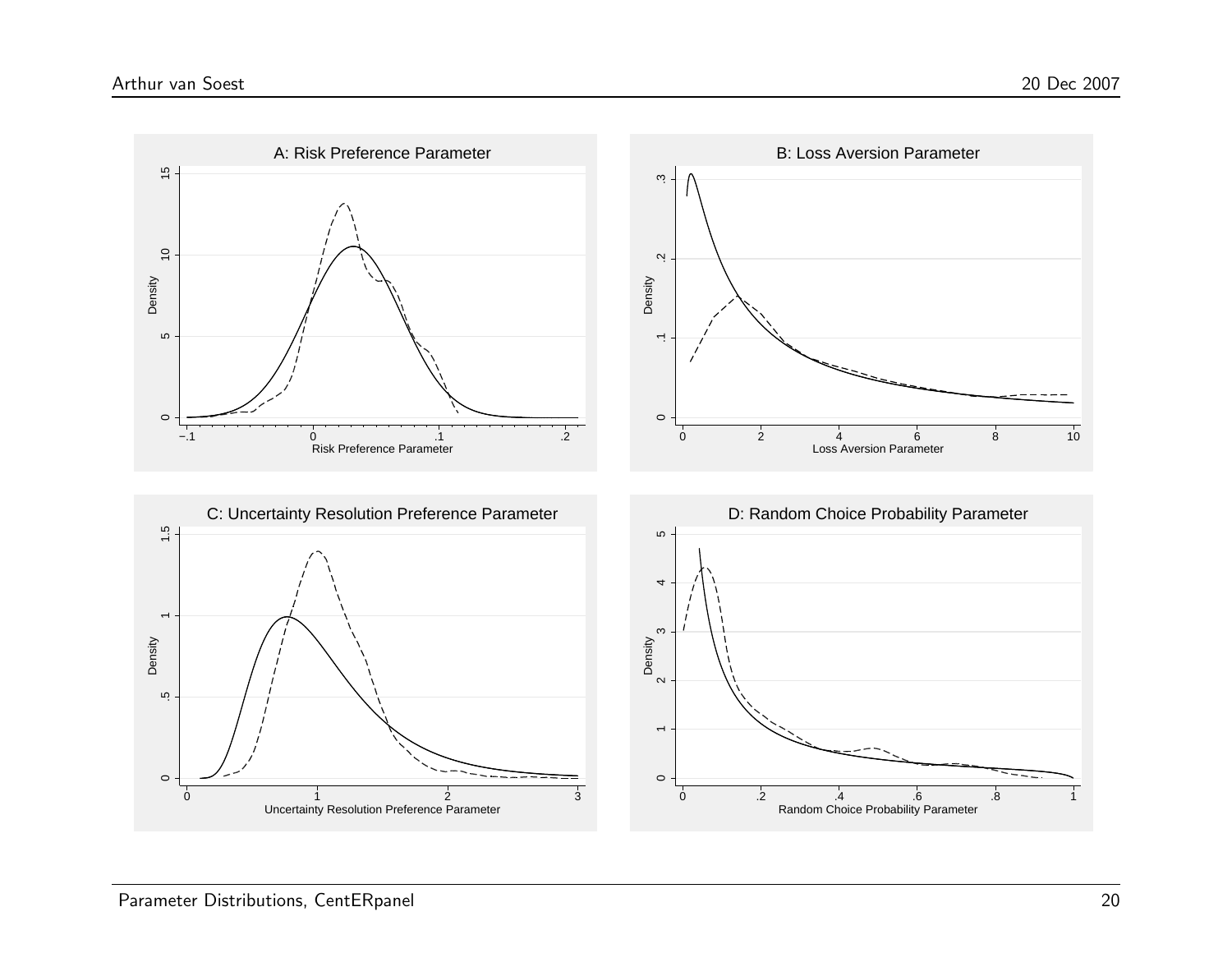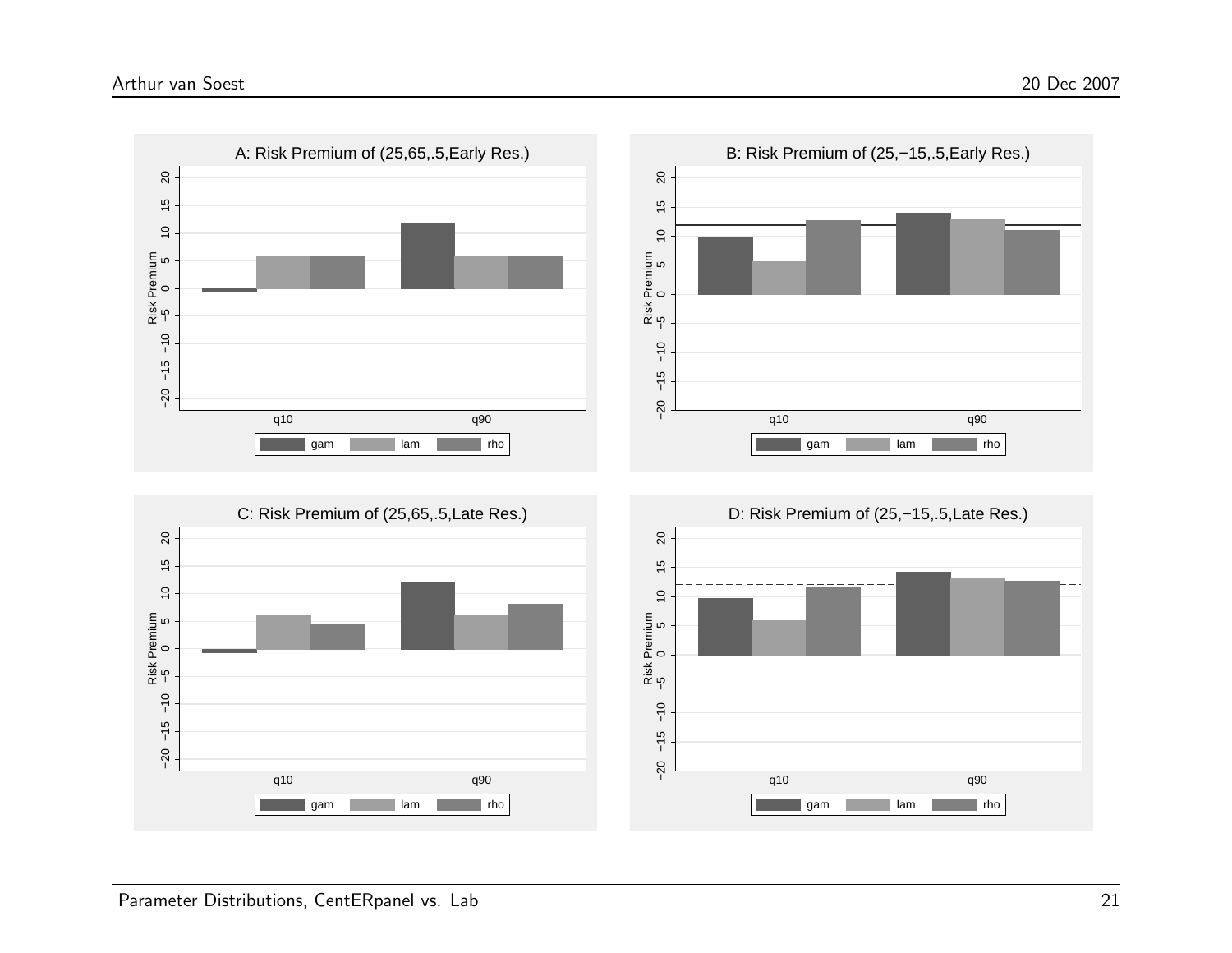



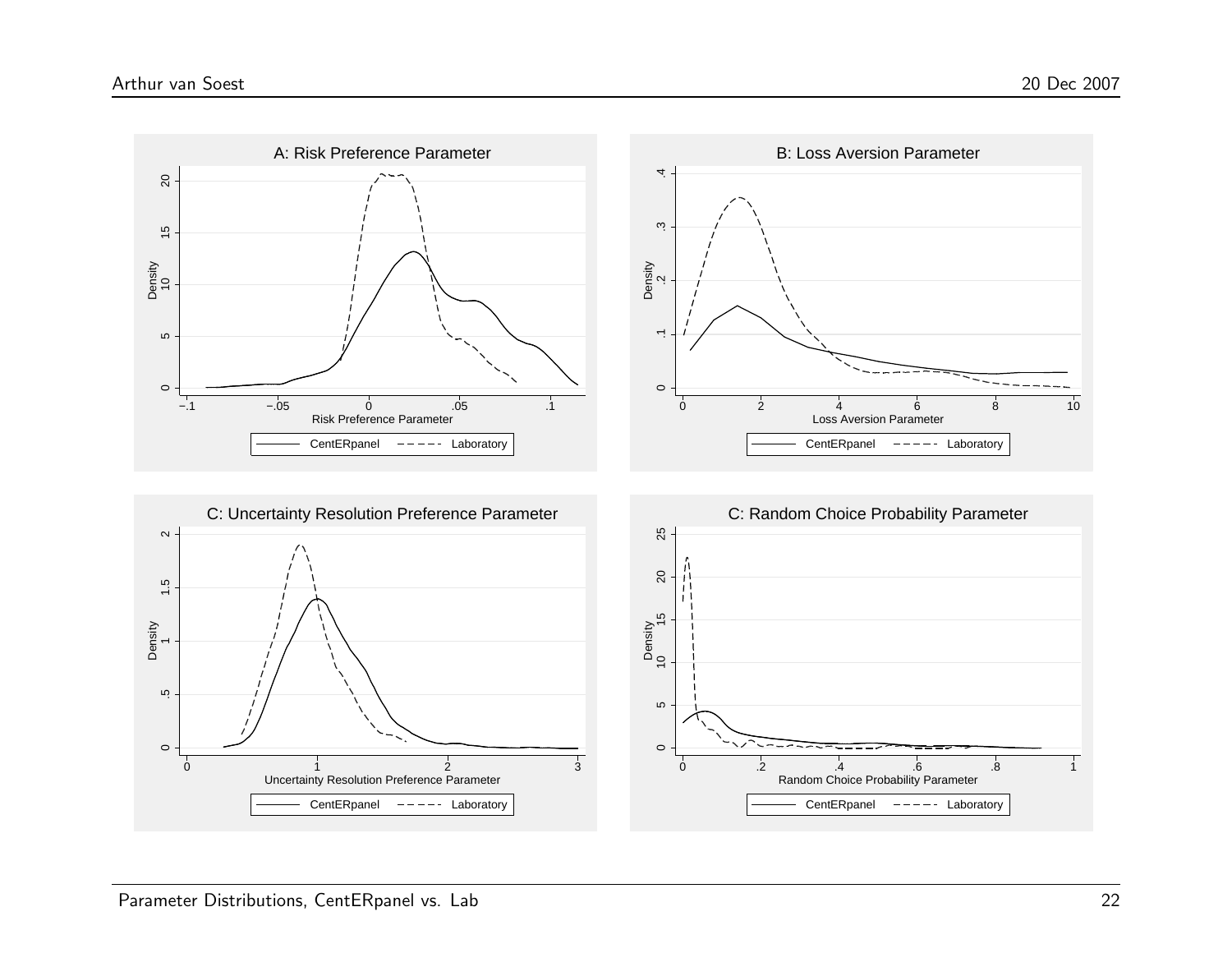

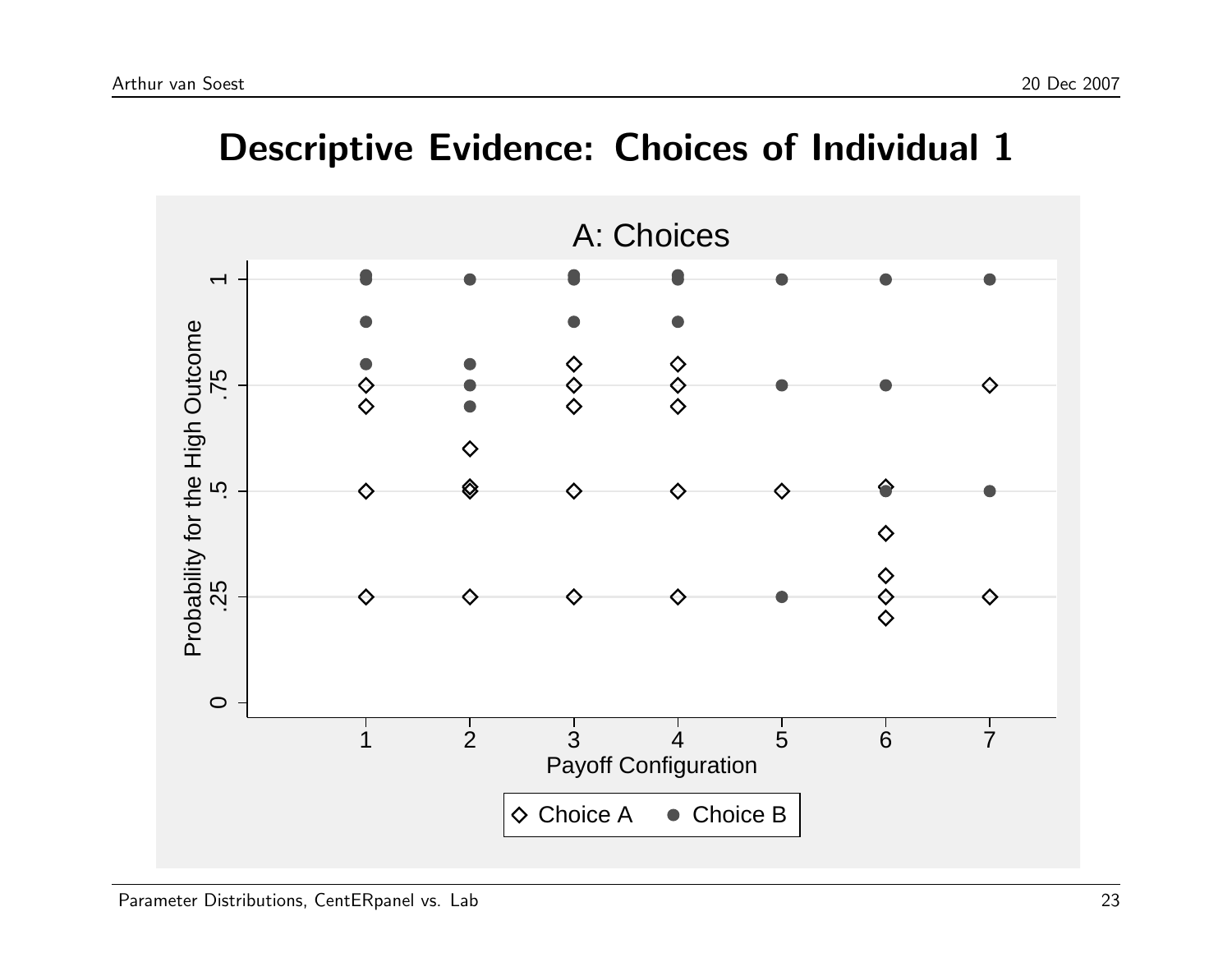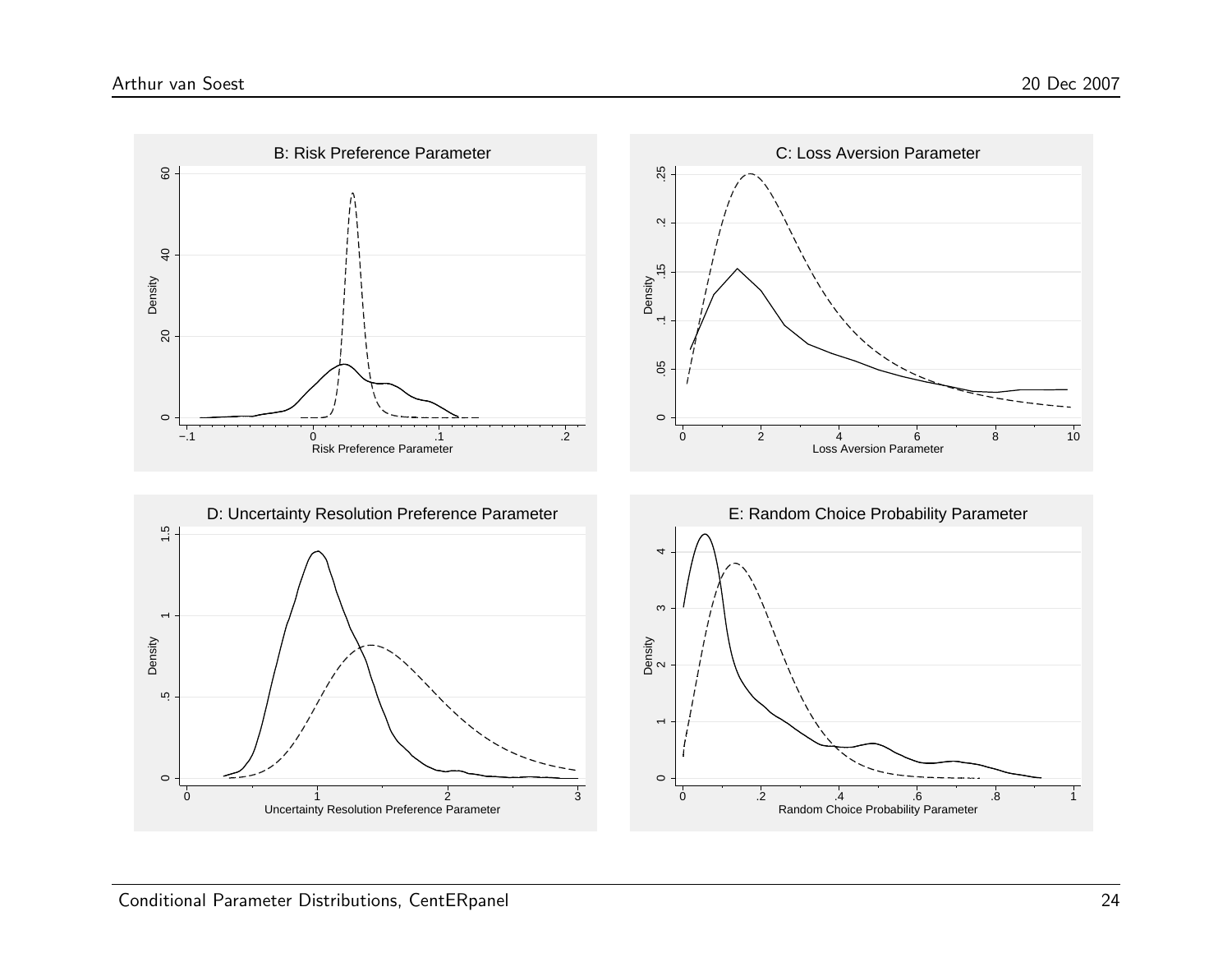

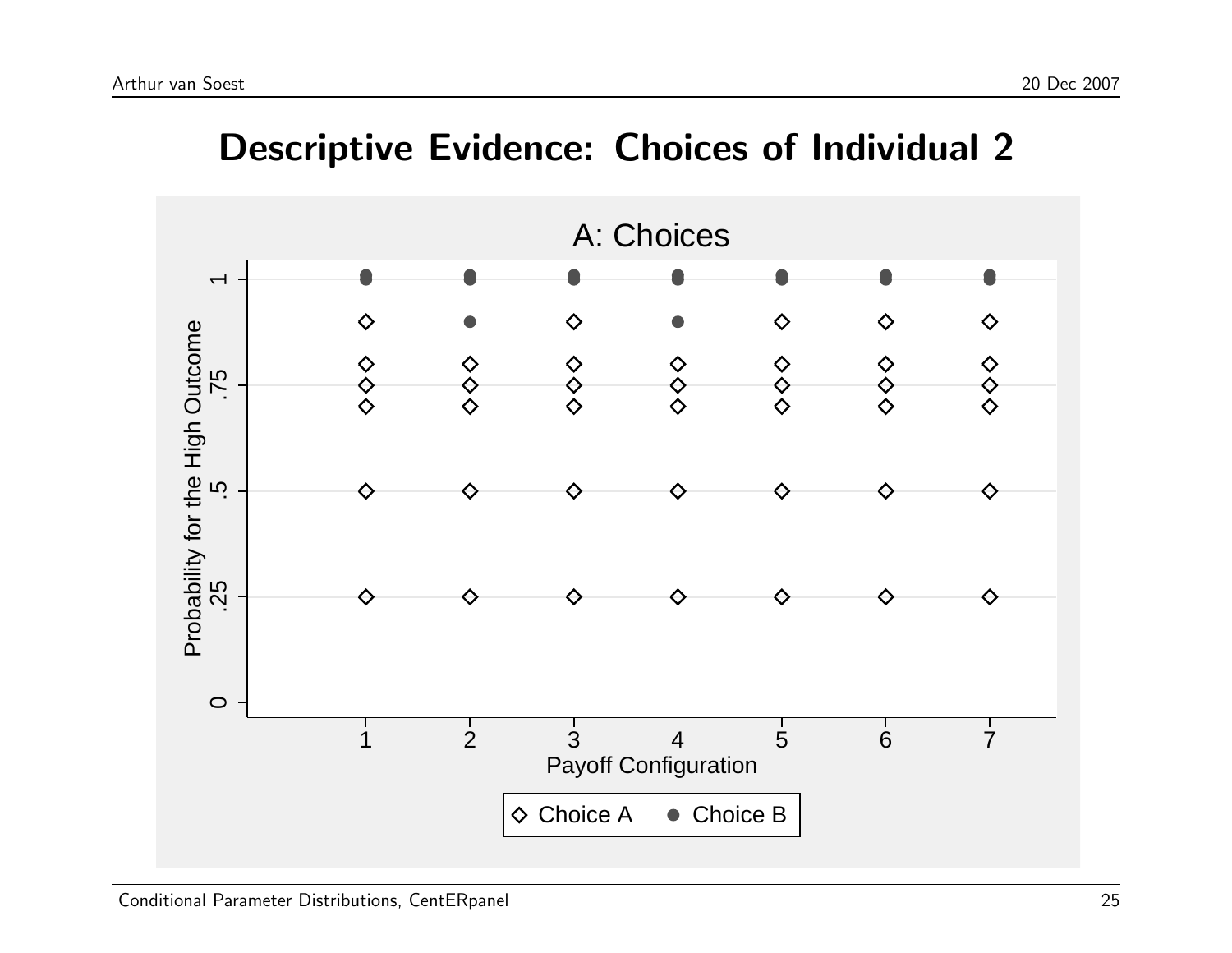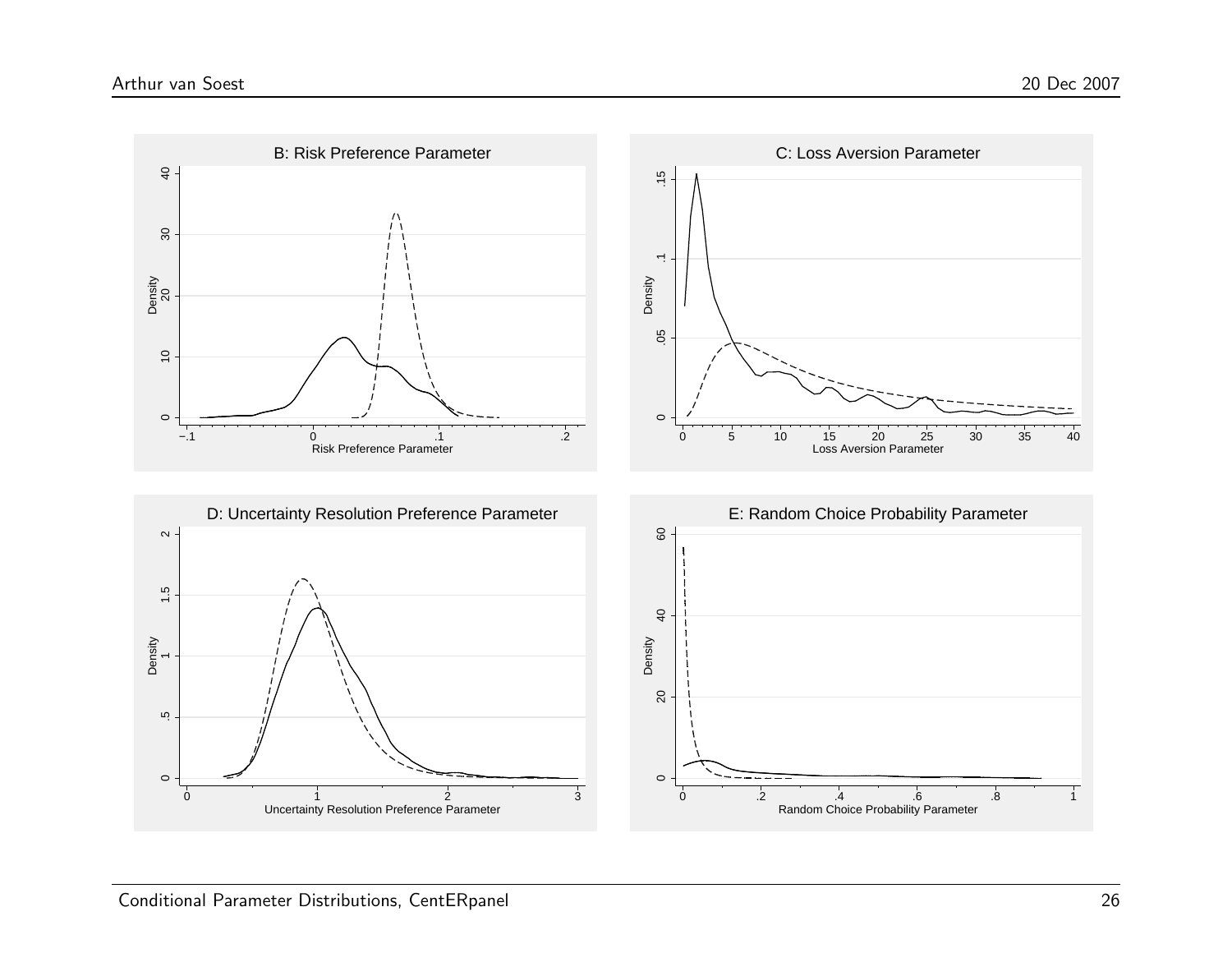

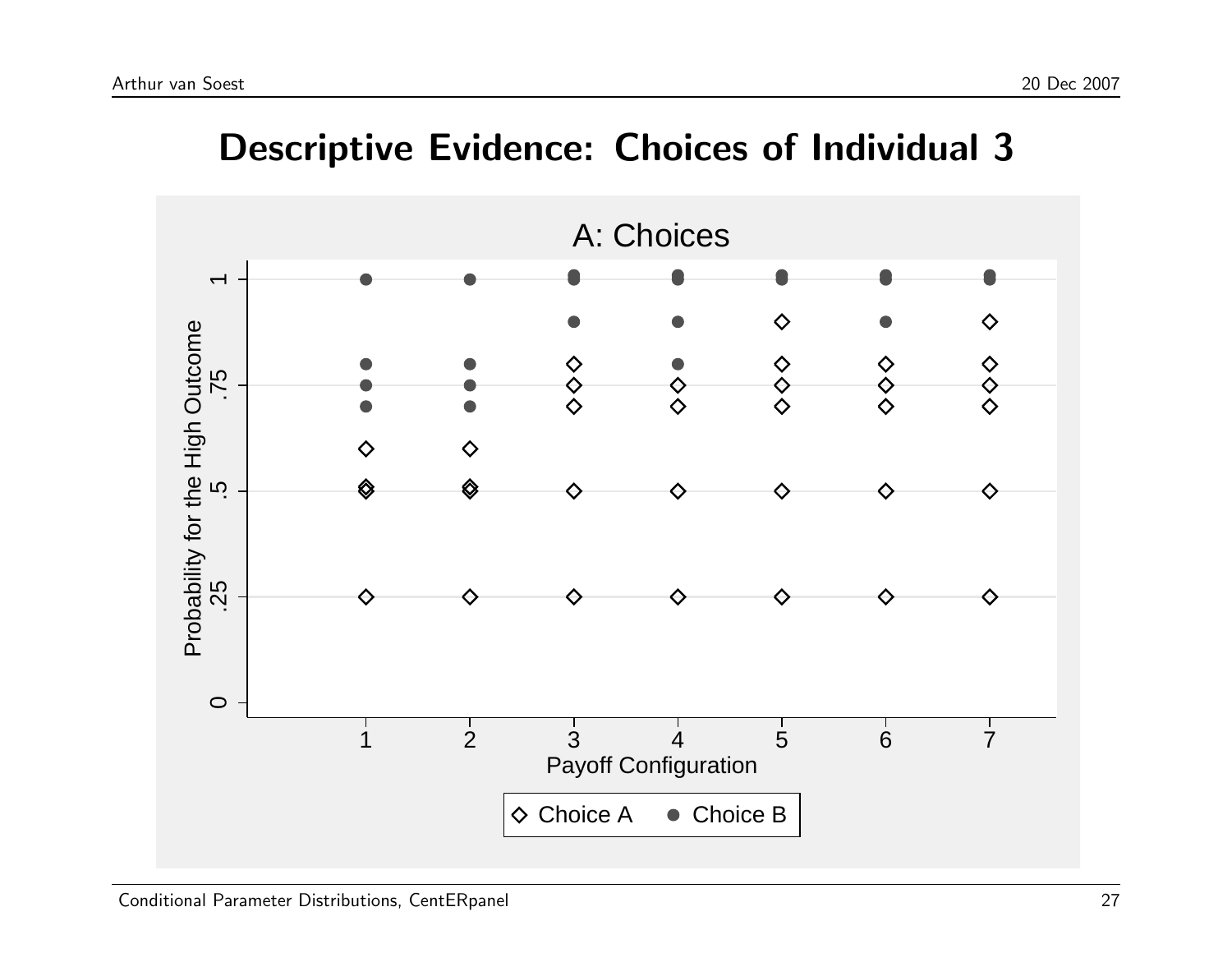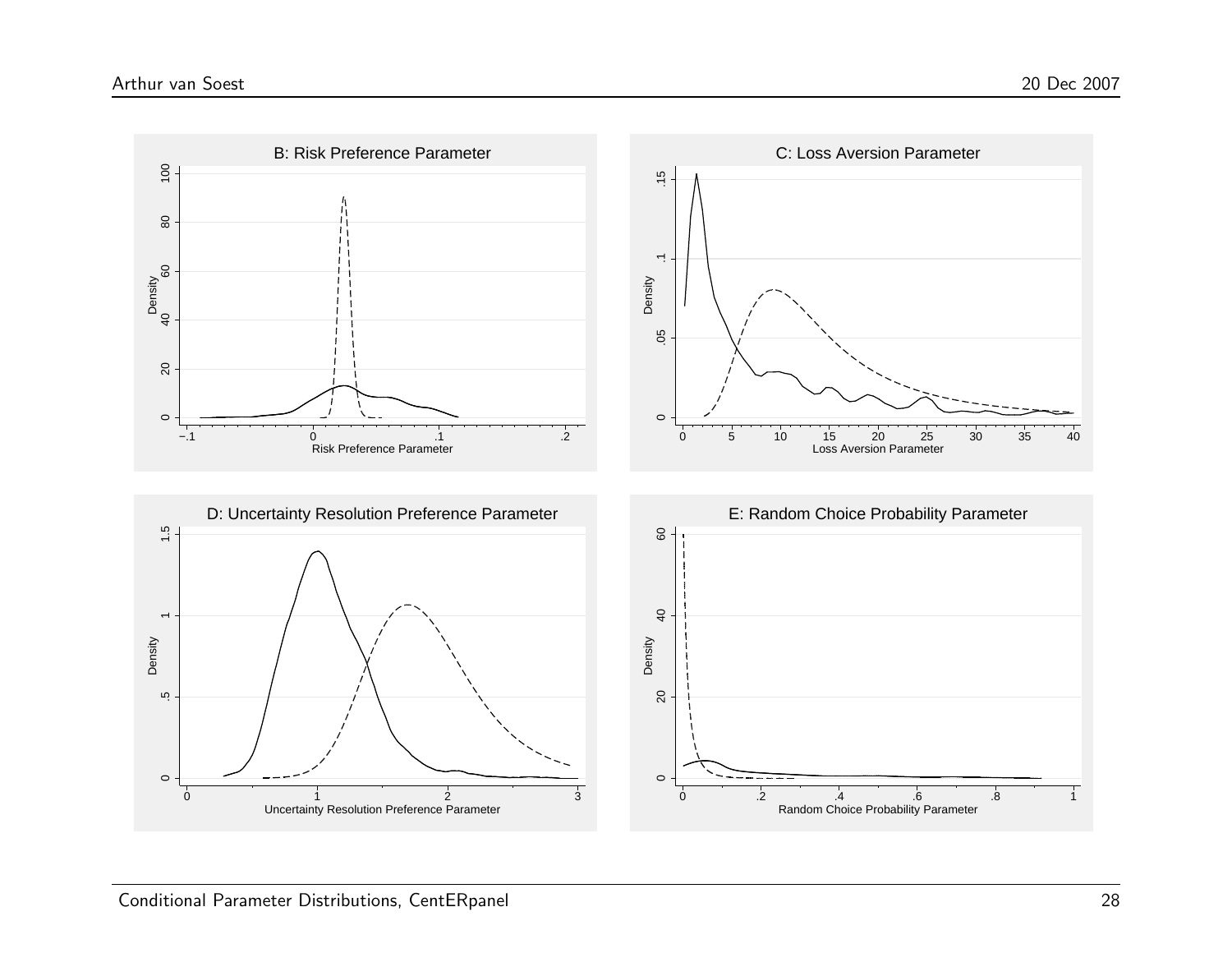

#### Descriptive Evidence: Choices of Individual 4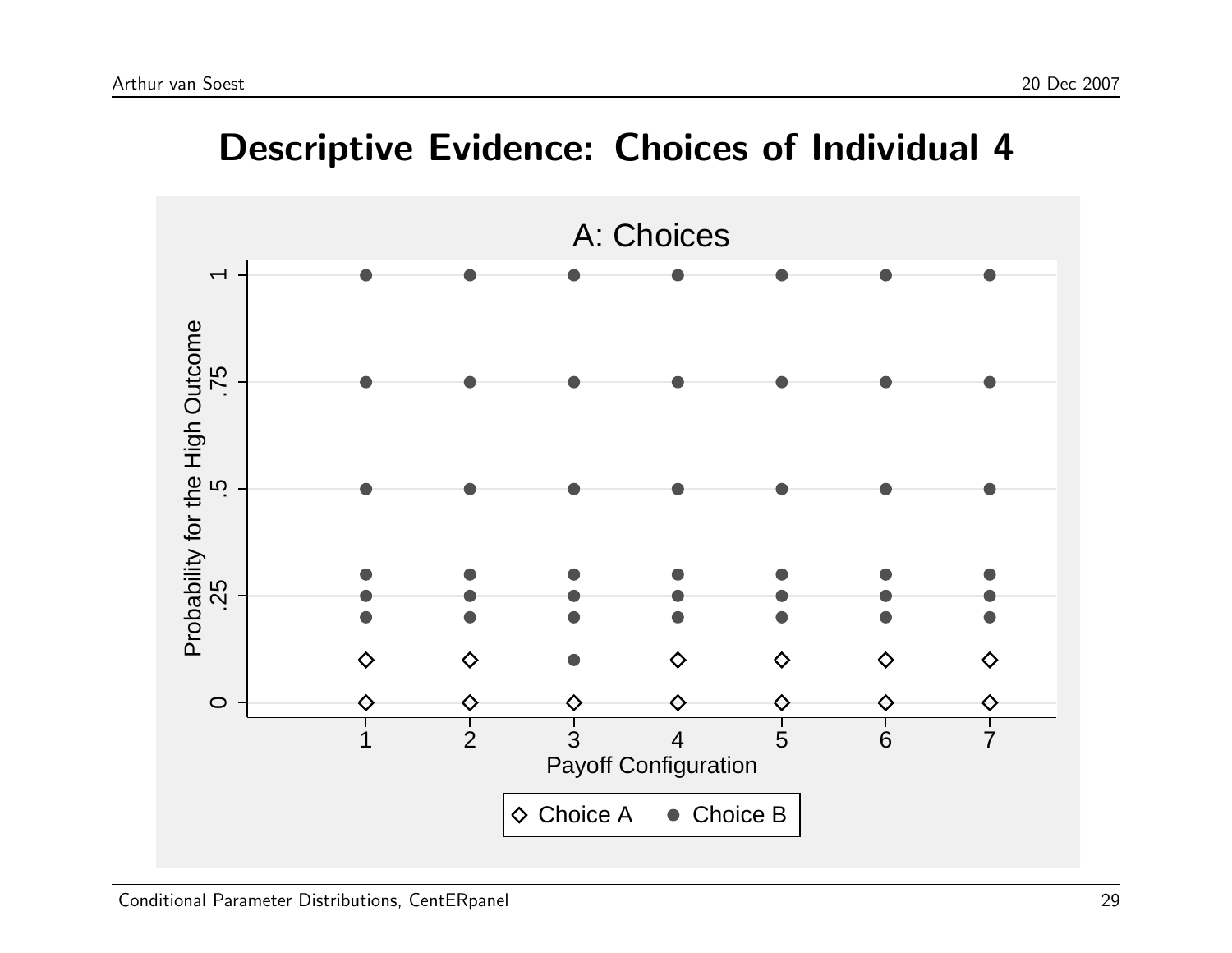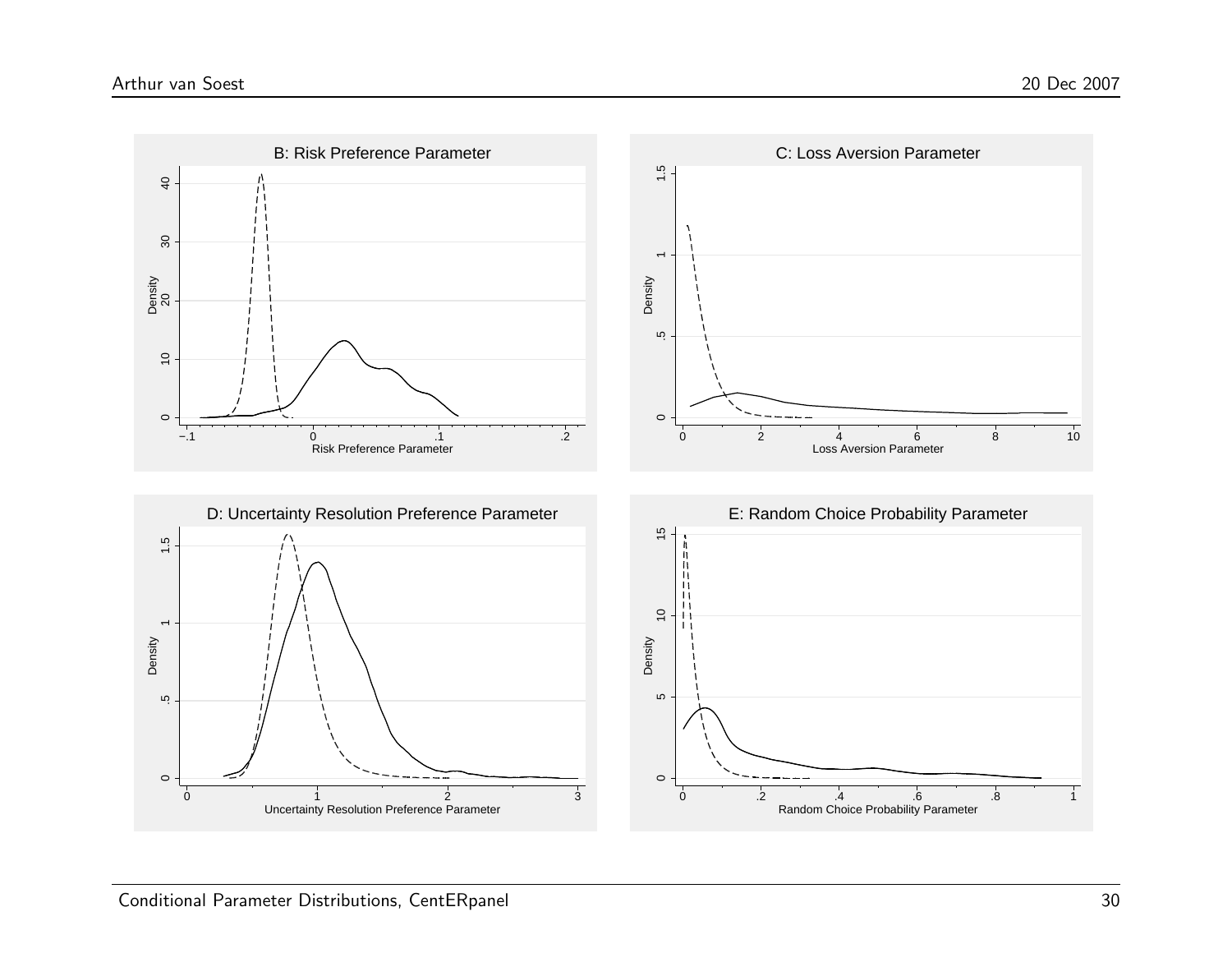

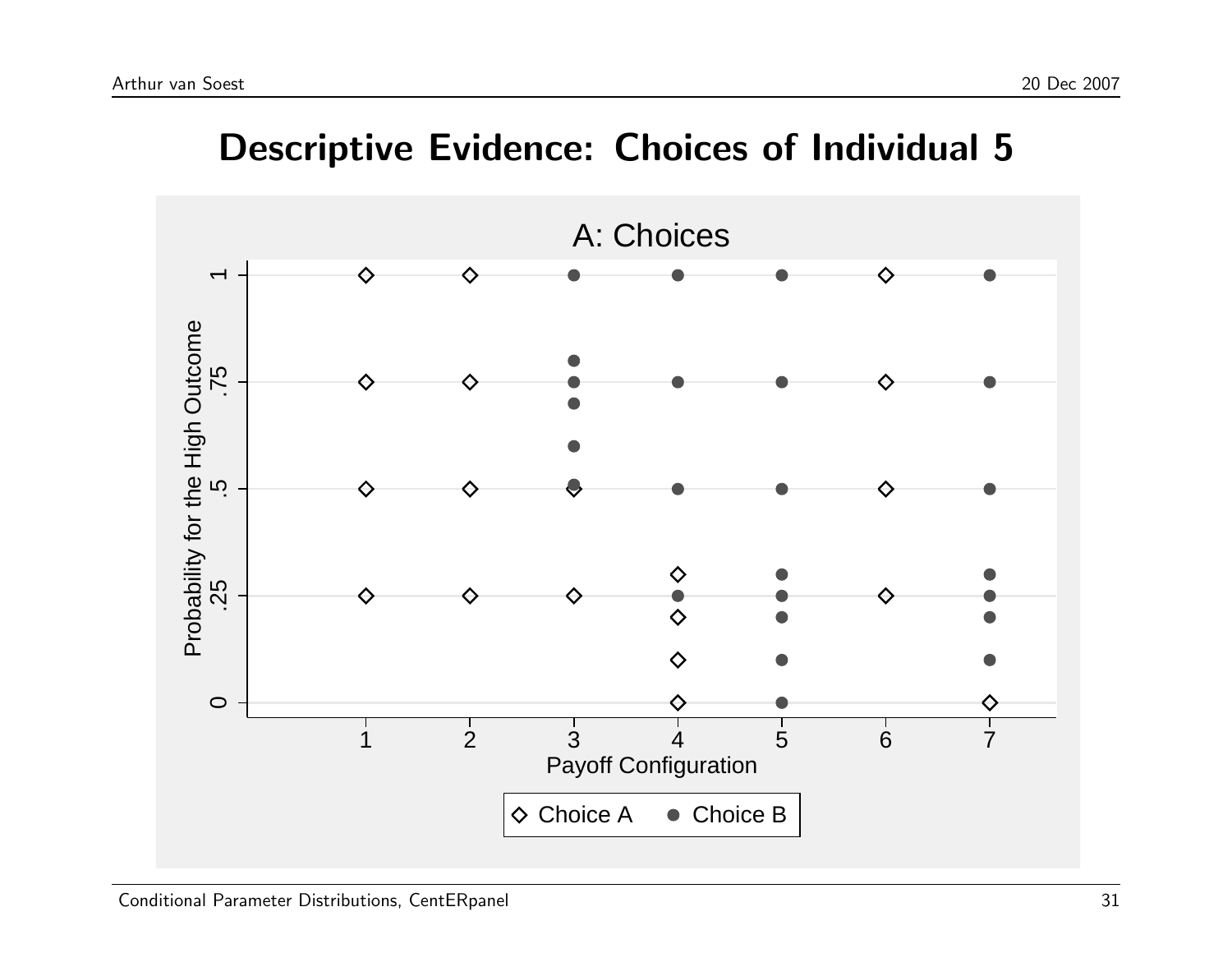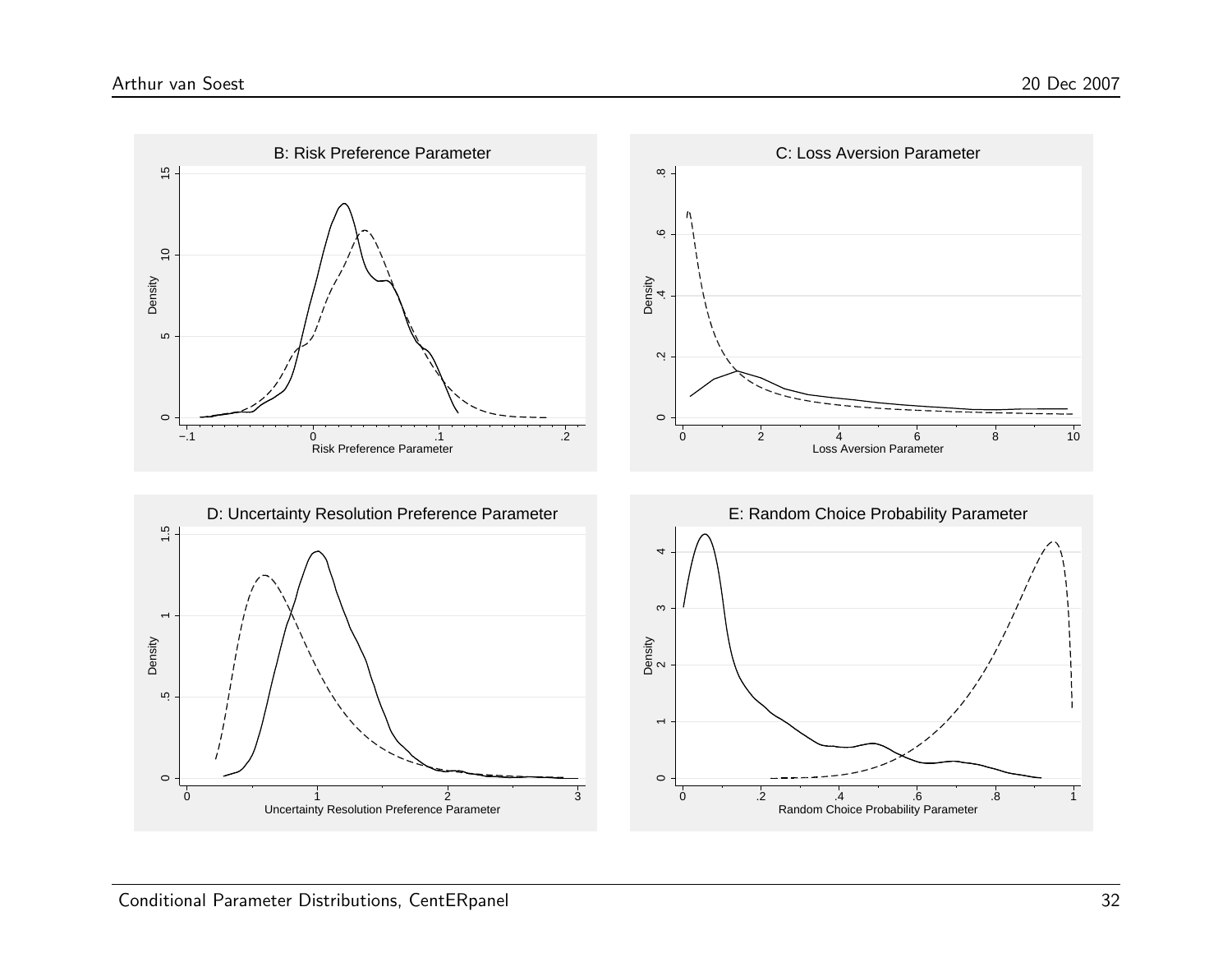#### Risk Premia for Implied Conditional Average Parameters

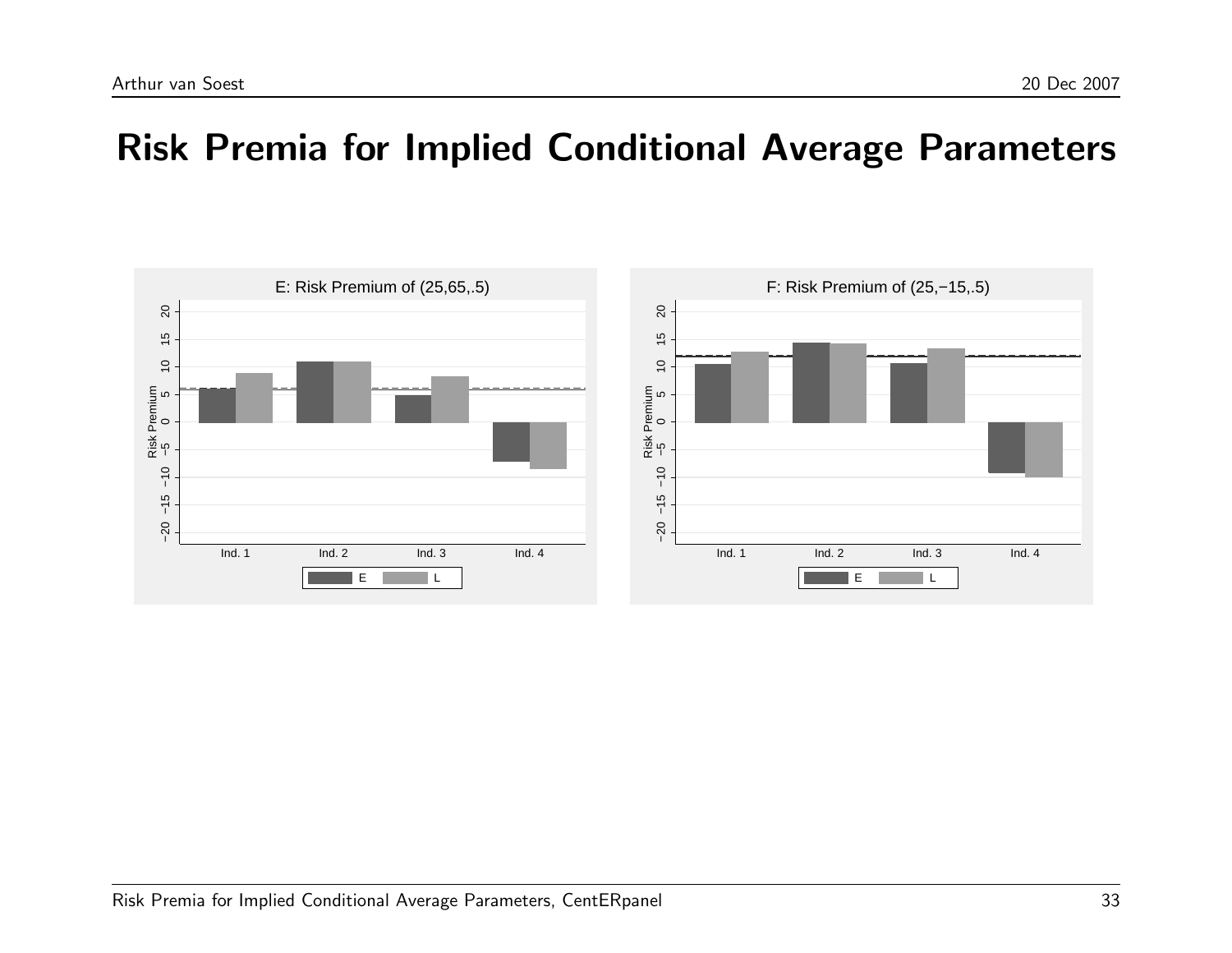# Summary & Conclusions

- Individual heterogeneity in risk aversion and loss aversion plays a substantial role in decision-making under risk. This is less the case for uncertainty resolution preferences.
- In terms of design, experiments aimed at "eliciting" parameters should aim to generate overidentifying information and seek to allow subjects to make mistakes.
- This is all the more important in a non-student population.
- Idiosyncratic heterogeneity in preferences and errors appears to be much more important than associations with observable characteristics.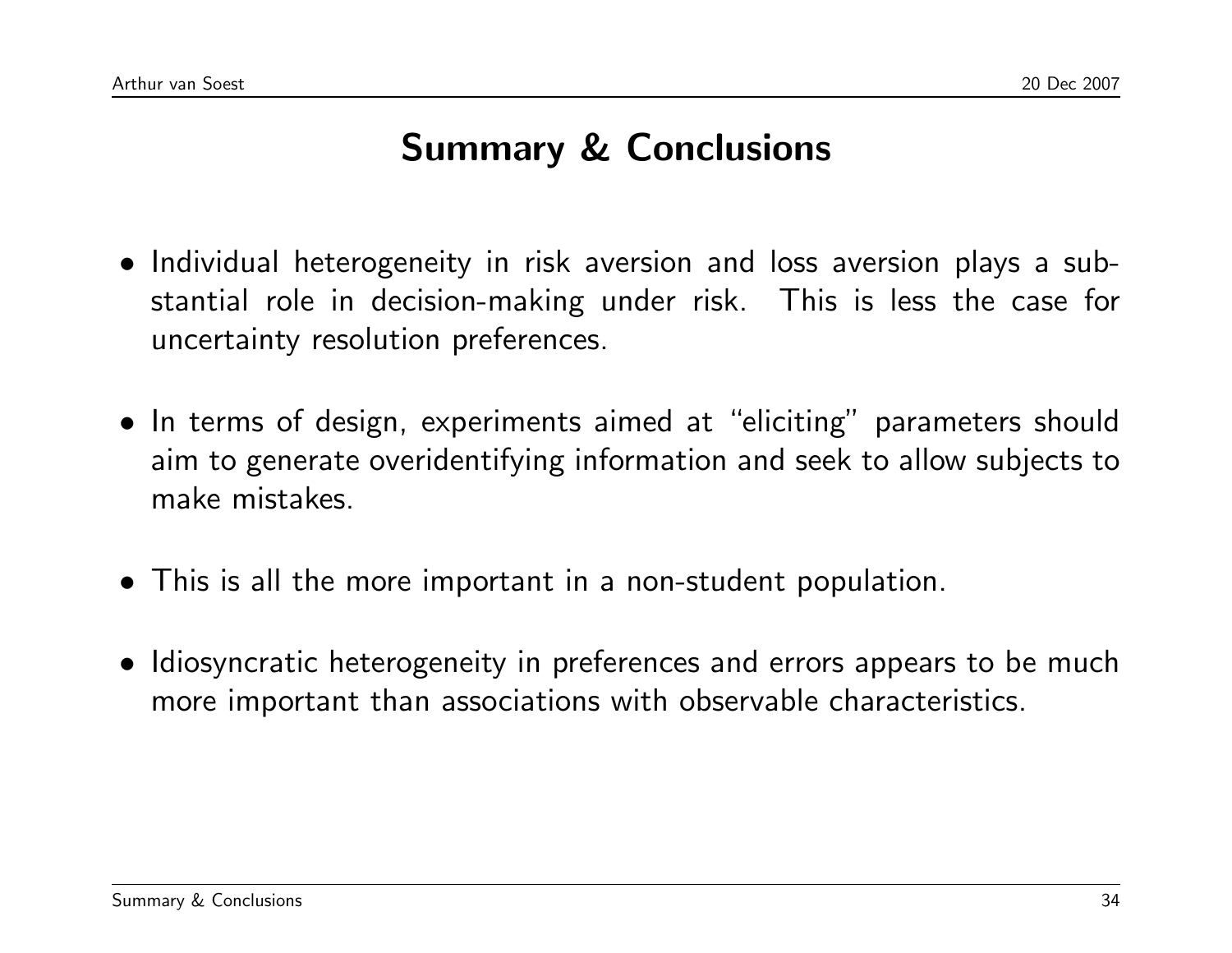# Appendix: Alternative Utility Specifications

• Simple CARA

$$
u(z,\gamma) \quad = \quad -\frac{1}{\gamma} e^{-\gamma z}
$$

• CARA including loss aversion

$$
u(z, \gamma, \lambda) = \begin{cases} -\frac{1}{\gamma} e^{-\gamma z} & \text{for } z \ge 0\\ \frac{\lambda - 1}{\gamma} - \frac{\lambda}{\gamma} e^{-\gamma z} & \text{for } z < 0 \end{cases}
$$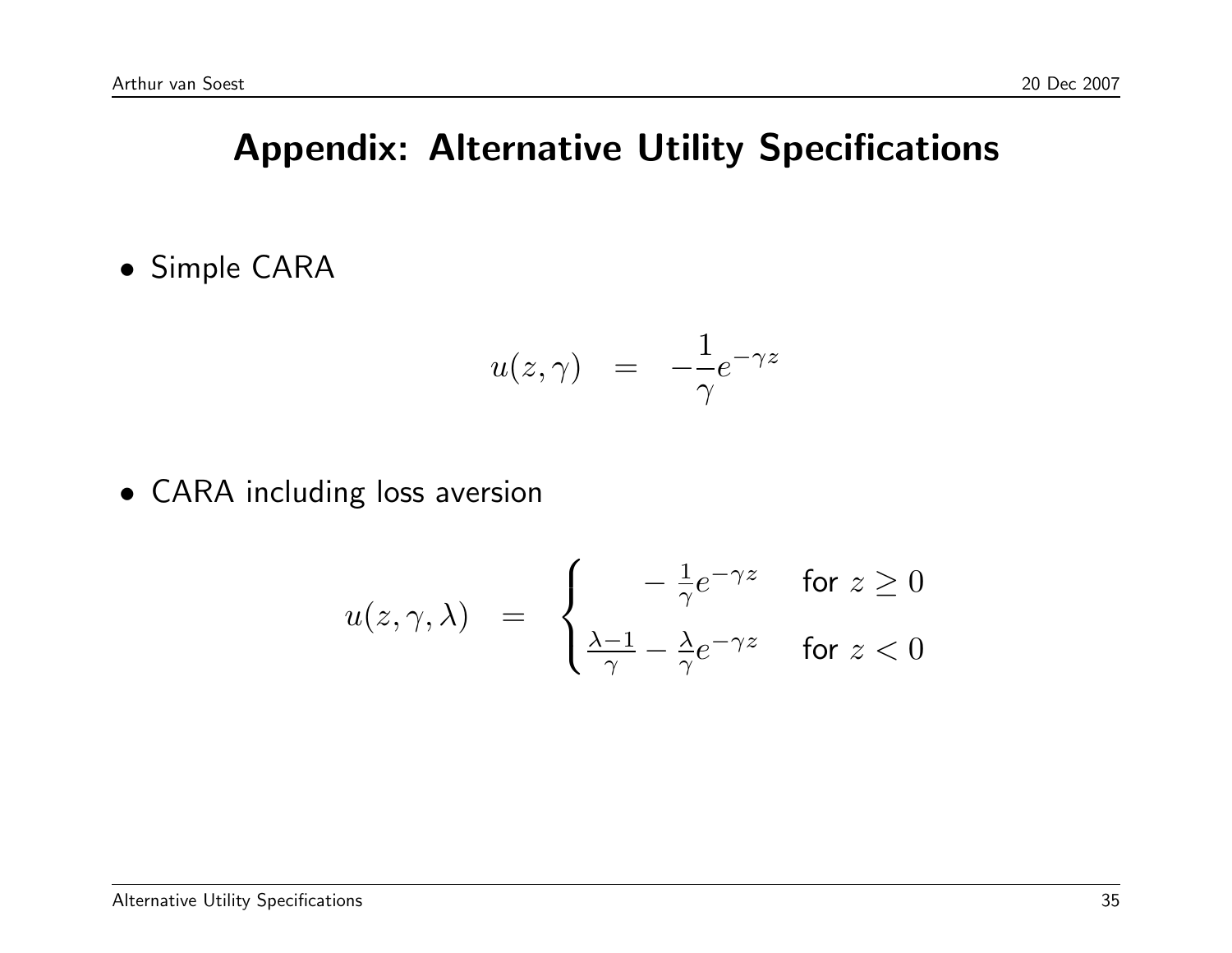• CARA, Prospect-Theory Type

$$
u(z, \gamma, \lambda) = \begin{cases} \frac{1}{\gamma} - \frac{1}{\gamma} e^{-\gamma z} & \text{for } z \ge 0 \\ \frac{\lambda}{\gamma} - \frac{\lambda}{\gamma} e^{-\gamma z} & \text{for } z < 0 \land \gamma < 0 \\ -\frac{\lambda}{\gamma} + \frac{\lambda}{\gamma} e^{\gamma z} & \text{for } z < 0 \land \gamma > 0 \end{cases}
$$

• CRRA, Prospect-Theory Type

$$
u(z, \gamma, \lambda) = \begin{cases} z^{1-\gamma} & \text{for } z \ge 0 \\ -\lambda \cdot (-z)^{1+\gamma} & \text{for } z < 0 \land \gamma < 0 \\ -\lambda \cdot (-z)^{1-\gamma} & \text{for } z < 0 \land \gamma > 0 \end{cases}
$$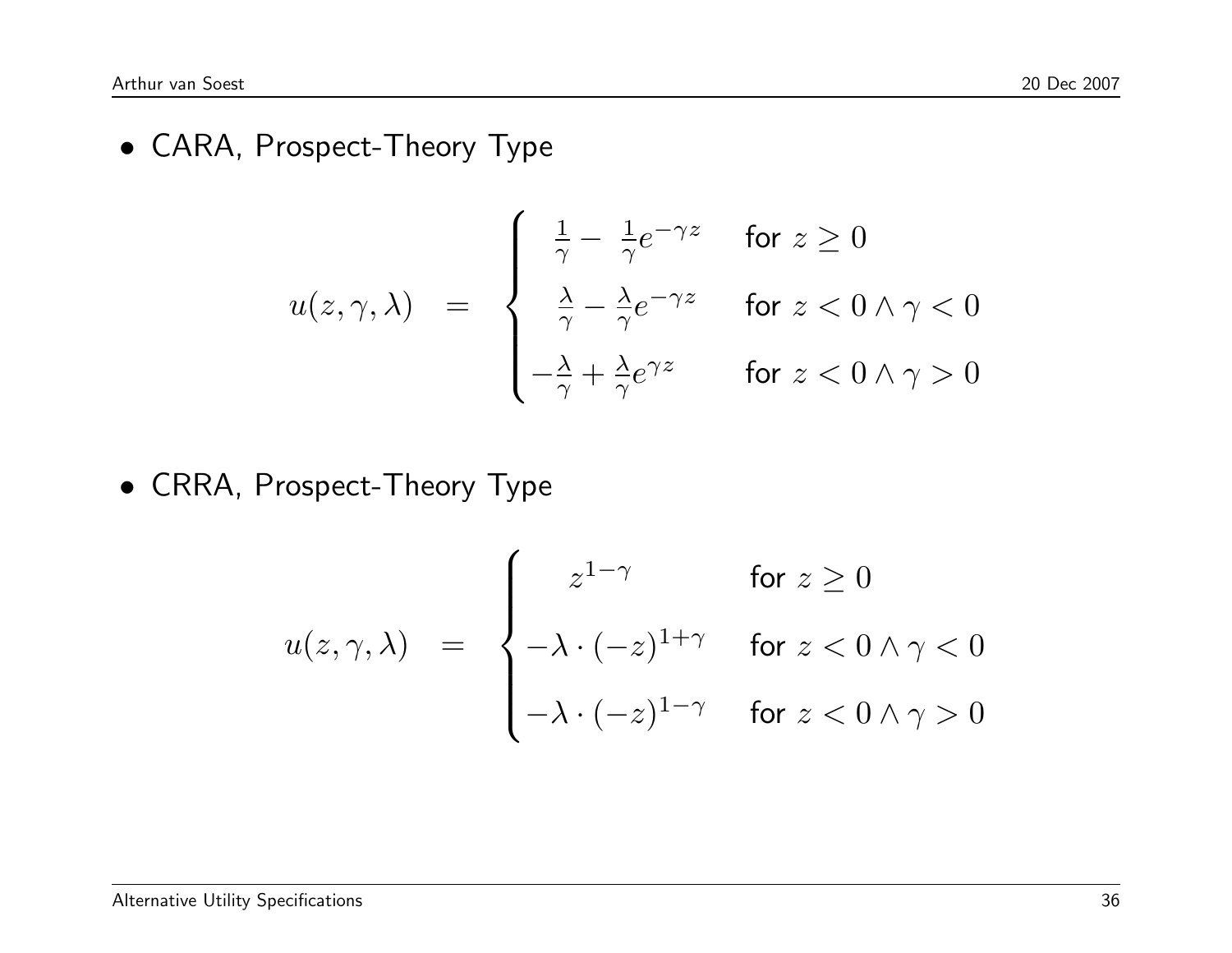#### Risk Premia for Median Parameters, Alternative Models